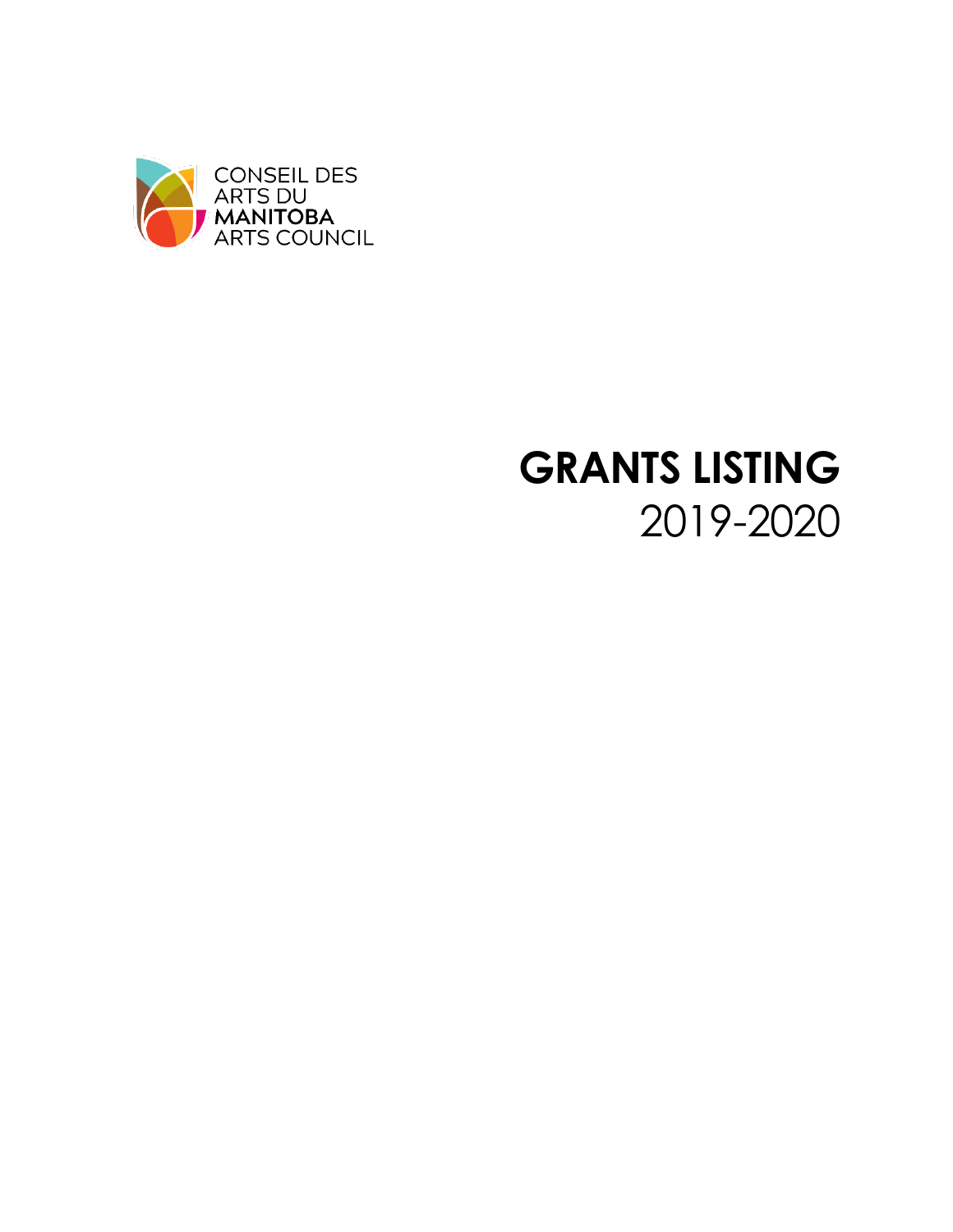# **YEAR AT A GLANCE** MANITOBA ARTS COUNCIL'S 2019-2020

| 525<br><b>AWARDS MADE FOR</b><br><b>A TOTAL OF</b><br>\$8,3M          | 966<br><b>APPLICATIONS</b><br><b>REVIEWED<sup>1</sup></b>                                    | 143<br><b>APPLICATIONS RECEIVED</b><br><b>FROM FIRST TIME</b><br><b>APPLICANTS</b>      |
|-----------------------------------------------------------------------|----------------------------------------------------------------------------------------------|-----------------------------------------------------------------------------------------|
| 359<br><b>AWARDS WENT TO</b><br><b>INDIVIDUAL ARTISTS<sup>2</sup></b> | 17.2%<br>OF INDIVIDUAL APPLICANTS<br><b>IDENTIFY AS FIRST NATIONS,<br/>METIS, OR INUIT 3</b> | 78<br><b>AWARDS MADE</b><br><b>TO APPLICANTS</b><br><b>OUTSIDE WINNIPEG<sup>4</sup></b> |
| 166<br><b>AWARDS WENT TO</b><br><b>ORGS AND GROUPS</b>                | <b>BIPOC</b><br><b>APPLICANTS RECEIVED</b><br>110<br><b>AWARDS</b> <sup>3</sup>              | 125<br><b>EXTERNAL ASSESSORS</b><br><b>SERVED ON</b><br>45<br><b>JURIES</b>             |

**Notes:** All numbers reflect applications processed during the 2019-2020 fiscal year. For more information see: artscouncil.mb.ca/grants/grant-results/

1 This number does not include an additional 61 applications that were submitted but not presented to a jury for assessment because they were withdrawn by the applicant or deemed ineligible.

2 This includes all grants awarded to individual professional artists, Indigenous Knowledge Keepers, arts/cultural professionals, and students of the arts.

3 Data about self-identification of MAC applicants, including as black, Indigenous (First Nations, Metis, Inuit), or a person of colour (BIPOC), is based on profile information shared by individual applicants on a strictly voluntary basis. This information is not available to assessors who review applications. Because sharing this information with MAC is optional, we do not have a complete picture of the diversity represented by the applicants and we may be underestimating the true number of applicants in these categories.

4 Based on postal code, following the classification used by Canada Post, with postal codes starting with R2 or R3 reserved for Winnipeg. A previous version of this document stated that 157 awards were made to applicants outside of Winnipeg in 2019-2020. In reality, 157 applications were received and 78 awards were received.

#### www.artscouncil.mb.ca | @mbartscouncil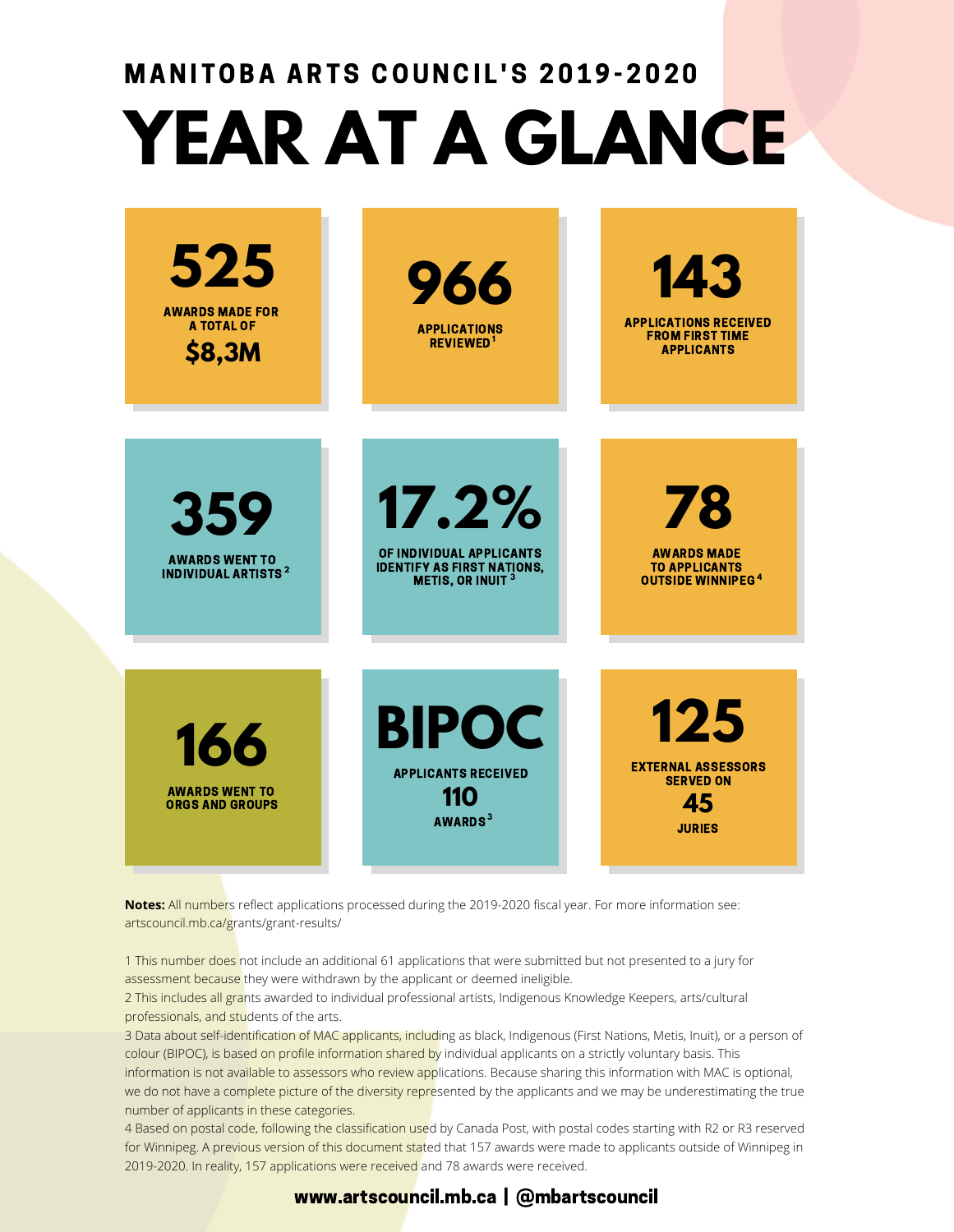### **Table of contents**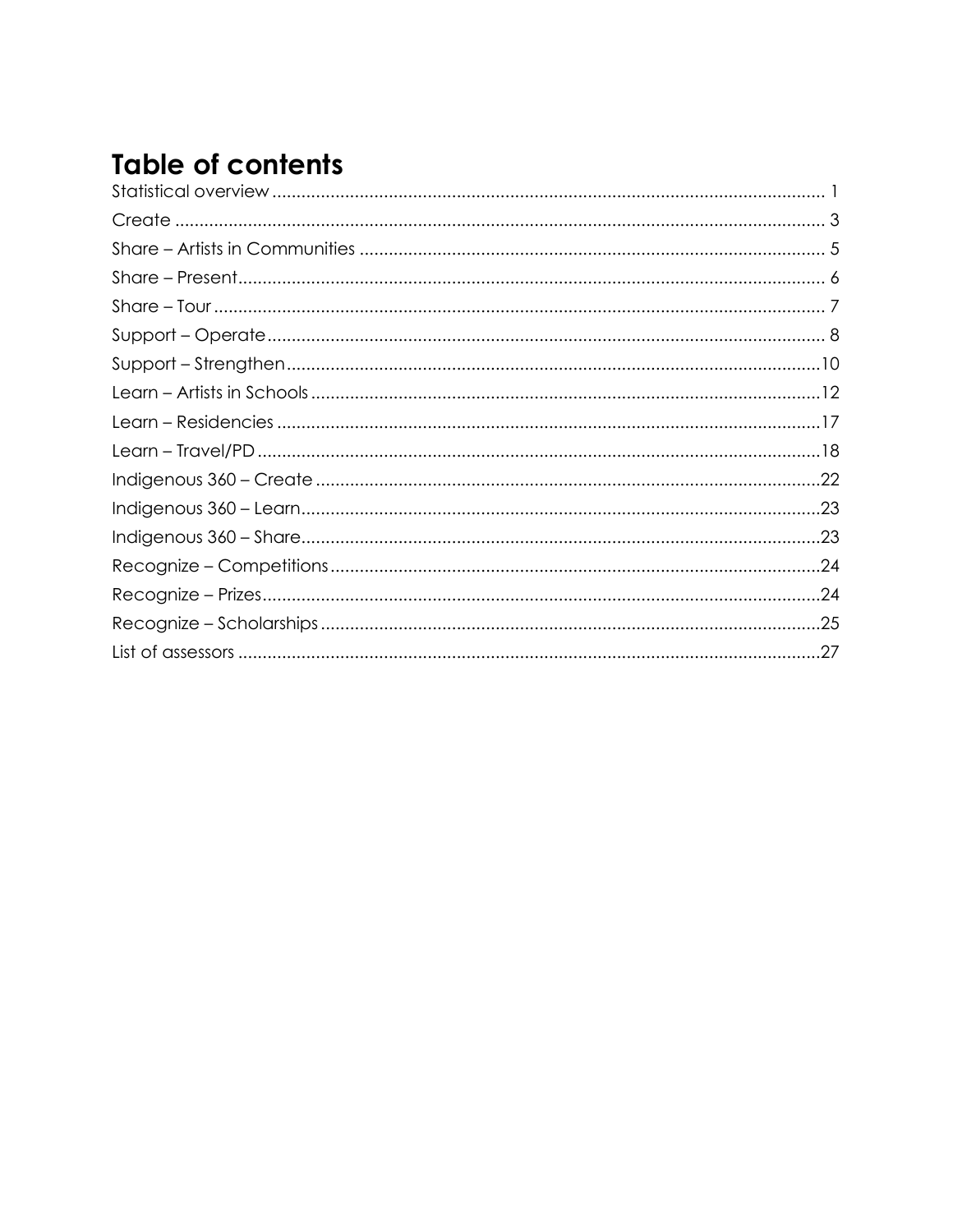#### <span id="page-3-0"></span>**Statistical overview**

MAC reviewed 966 applications in 2019-2020, up from 949 in 2018-2019. Just over half of all applications (54%) were successful. An additional 61 applications were submitted but not presented to a jury for assessment because they were withdrawn by the applicant or deemed ineligible.

MAC received applications from 143 individuals, groups, and organizations who had never applied to MAC before.

|                                | <b>Applications</b> | <b>Requested</b> | <b>Awards</b> | <b>Awarded</b>     |
|--------------------------------|---------------------|------------------|---------------|--------------------|
|                                |                     | amount           |               | amount             |
| Create                         | 215                 | \$2,168,768      | 65 (30%)      | \$597,077 (28%)    |
| Share - Artists in Communities | 49                  | \$515,561        | 23 (47%)      | \$249,999 (48%)    |
| Share - Present                | 94                  | \$938,290        | 32 (34%)      | \$348,799 (37%)    |
| Share - Tour                   | 15                  | \$403,337        | 12 (80%)      | \$291,250 (72%)    |
| Support - Operate              | 45                  | \$5,713,540      | 45 (100%)     | \$5,713,540 (100%) |
| Support - Strengthen           | 47                  | \$217,467        | 39 (83%)      | \$180,800 (83%)    |
| Learn - Artists in Schools     | 158                 | \$763,136        | 115 (73%)     | \$504,941 (66%)    |
| Learn - Residencies            | 35                  | \$129,868        | 22 (63%)      | \$71,912 (55%)     |
| Learn - Travel/PD              | 187                 | \$163,251        | 119 (64%)     | \$94,606 (58%)     |
| Indigenous 360 - Create        | 33                  | \$358,696        | 8(24%)        | \$70,471 (20%)     |
| Indigenous 360 - Learn         | 4                   | \$15,000         | $2(50\%)$     | \$7,500 (50%)      |
| Indigenous 360 - Share         | 14                  | \$125,955        | 6(43%)        | \$52,500 (42%)     |
| Recognize - Competitions       | 4                   | \$26,500         | 3(75%)        | \$16,500 (62%)     |
| Recognize - Prizes             | 16                  | \$480,000        | $1(6\%)$      | \$30,000 (6%)      |
| Recognize - Scholarships       | 50                  | \$134,000        | 33 (66%)      | \$89,000 (66%)     |
| <b>Total</b>                   | 966                 | \$12,153,369     | 525 (54%)     | \$8,318,895 (68%)  |

#### Table 1: Applications and awards by program

Note: The percentages show which proportion of all applications in a given program was awarded and which proportion of the requested amount was disbursed.

MAC accepts applications from individuals (including Indigenous Knowledge Keepers, students of the arts, arts/cultural professionals, and professional artists), professional arts groups, and organizations (including arts-service organizations, professional arts organizations, and non-artistic not-for-profit organizations). Most applications (72%) were submitted by individual artists, with 28% submitted by groups and organizations.

#### Table 2: Applications and awards by applicant type

|                          | <b>Applications</b> |               |
|--------------------------|---------------------|---------------|
| Individuals              | 698                 | $1\%$<br>359. |
| Organizations and groups | 268                 | 62%<br>66     |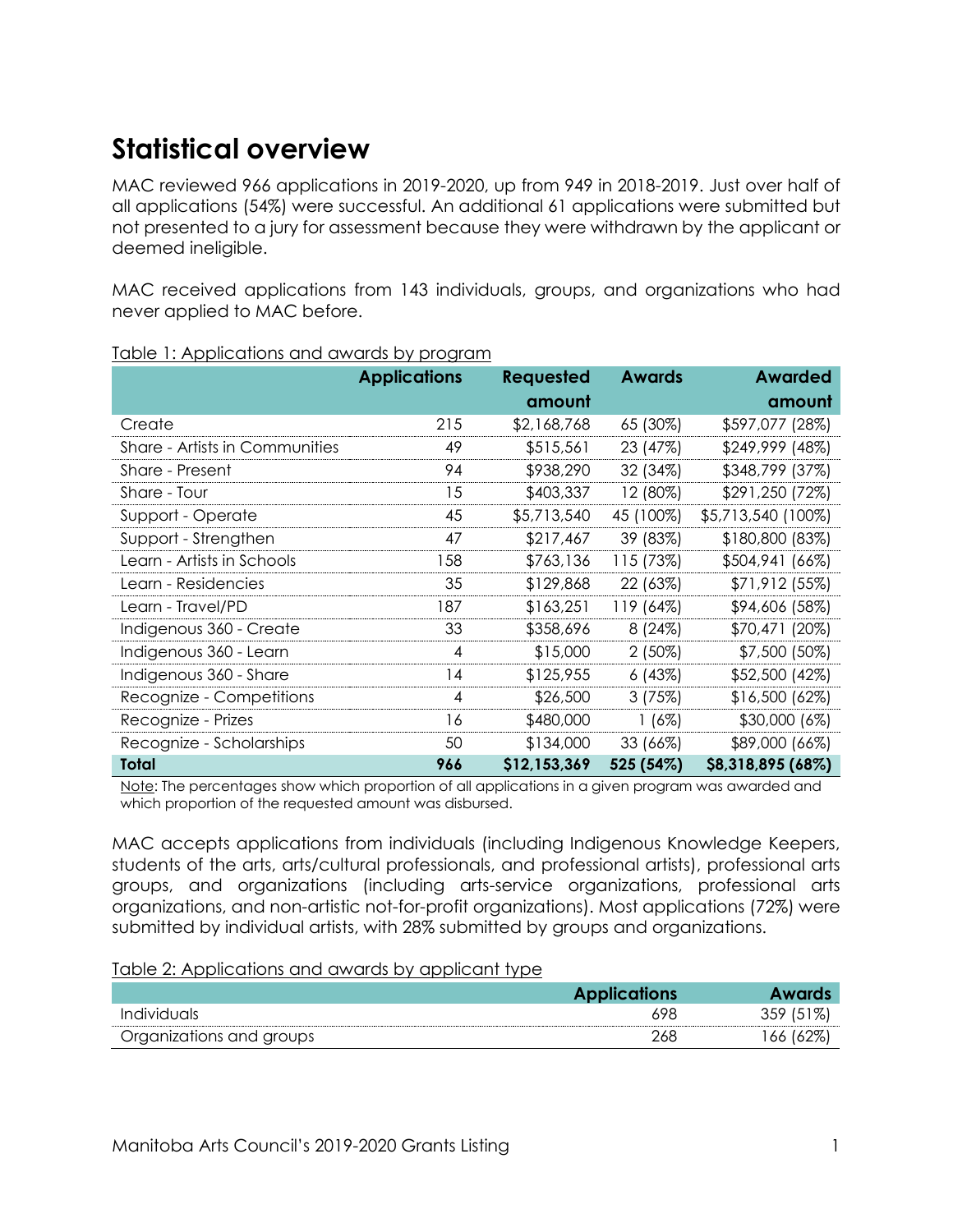Most applications are received from applicants based out of Winnipeg, with 157 applications submitted by applicants from rural areas and urban centres outside of Winnipeg. Projects funded by MAC take place throughout the province. For instance, of the 115 arts and learning projects funded through the Artists in Schools program, more than 70 (over 60%) took place at schools in rural areas and urban centres outside Winnipeg.

#### Table 3: Applications and awards by region

|                                                   | <b>Applications</b> | <b>Awards</b> |
|---------------------------------------------------|---------------------|---------------|
| Applicants from rural areas in the province       |                     | 53 (55%)      |
| Applicants from urban centres outside of Winnipeg | 60                  | 25 (42%)      |
| Applicants from Winnipeg                          | 809                 | 447 (55%)     |

Note: Regions are defined following the classification used by Canada Post, with postal codes starting R0 classified as rural, postal codes starting R2 and R3 reserved for Winnipeg, and postal codes starting R1, R4, R5, R6, R7, R8, and R9 in use for urban centres outside the city of Winnipeg. According to Canada Post, 21% of addresses in the province are rural, 18% are in urban centres outside Winnipeg, and 62% are in Winnipeg.

In the fall of 2018, MAC began collecting information on the background and identity of individual applicants. This information, which is submitted voluntarily and confidentially, helps us understand how well our funding reflects the diversity of Manitoba. The year 2019-2020 is the first full year for which this information is available, and the numbers are presented in the table below.

The table shows the number of applications received from individuals who have shared with MAC that they identify as part of one or more key groups, along with the number of awards received and the percentage of applications that were successful. As a comparison, of the 698 applications submitted by all individual applicants in 2019-2020, 51% were awarded.

|                                                            | <b>Applications</b> | <b>Awards</b> |
|------------------------------------------------------------|---------------------|---------------|
| Indigenous applicants *                                    | 76                  | 46 (62%)      |
| Applicants who are visible minorities                      | 97                  | 64 (66%)      |
| Female applicants                                          | 367                 | 198 (54%)     |
| Non-binary applicants                                      | 23                  | 17 (74%)      |
| Applicants who live with a disability or mental illness or | 96                  | 51 (53%)      |
| who are Deaf                                               |                     |               |
| Francophone applicants                                     |                     | 29 (51%)      |

Table 4: Applications and awards by applicant self-identification (individuals only)

\* The number of applications submitted by Indigenous individuals is based on the programs that are open to Indigenous and non-Indigenous applicants; it does not include the 51 applications and 16 awards recorded in the Indigenous 360 stream.

It is important to note that the information in this table is based on profile information shared by individual clients on a strictly voluntary basis. This information is not available to assessors who review applications. Because sharing this information with MAC is optional, we do not have a complete picture of the diversity represented by the applicants and may be underestimating the true number of applicants in each category.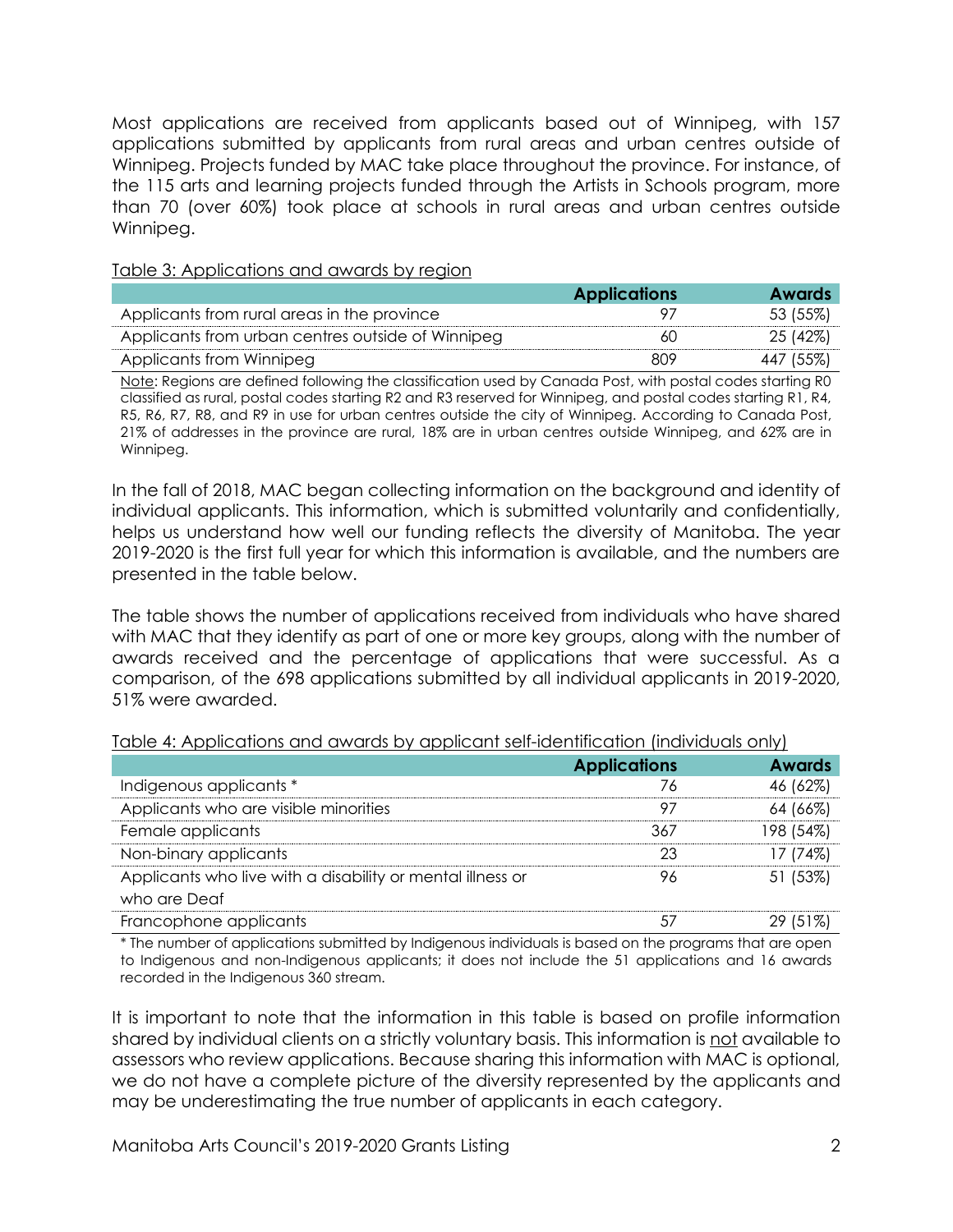#### <span id="page-5-0"></span>**Create**

The **Create** program supports the creation of new work or development of works in progress in all disciplines by professional artists and arts groups.

| <b>Number of applications</b> 215   |                                                                     |
|-------------------------------------|---------------------------------------------------------------------|
| <b>Requested amount</b> \$2,168,768 |                                                                     |
|                                     | <b>Number of awards</b> 65 (30% of all applications reviewed)       |
|                                     | <b>Awarded amount</b> \$597,077 (28% of the total requested amount) |

|                | Recipient               | City, Town,    | <b>Awarded</b> |
|----------------|-------------------------|----------------|----------------|
|                |                         | <b>Reserve</b> | amount         |
| $\mathbf{1}$   | Alana MacDougall        | Winnipeg       | \$3,685        |
| $\overline{2}$ | Alexandra Elliott       | Winnipeg       | \$2,000        |
| 3              | Alexandra Elliott       | Winnipeg       | \$4,000        |
| 4              | Andrew Balfour          | Winnipeg       | \$6,740        |
| 5              | Anita Lebeau            | Winnipeg       | \$7,500        |
| 6              | <b>Bev Pike</b>         | Winnipeg       | \$15,000       |
| $\overline{7}$ | <b>Bram Keast</b>       | Winnipeg       | \$7,500        |
| 8              | Cecilia Araneda         | Winnipeg       | \$15,000       |
| 9              | Chantel Mierau          | Winnipeg       | \$15,000       |
| 10             | Charlene Van Buekenhout | Winnipeg       | \$5,000        |
| 11             | Chimwemwe Undi          | Winnipeg       | \$5,500        |
| 12             | Craig Love              | Winnipeg       | \$15,000       |
| 13             | <b>Davis Plett</b>      | Winnipeg       | \$7,500        |
| 14             | Diana Thorneycroft      | Winnipeg       | \$15,000       |
| 15             | Douglas Smith           | Winnipeg       | \$8,300        |
| 16             | Emma Hendrix            | Winnipeg       | \$15,000       |
| 17             | <b>Evin Collis</b>      | Winnipeg       | \$10,000       |
| 18             | Gislina Patterson       | Winnipeg       | \$7,500        |
| 19             | Glen Johnson            | Winnipeg       | \$15,000       |
| 20             | Glenn Buhr              | Winnipeg       | \$7,500        |
| 21             | Heidi Malazdrewich      | Winnipeg       | \$4,500        |
| 22             | lan Campbell            | Winnipeg       | \$1,300        |
| 23             | <b>Joel Penner</b>      | Winnipeg       | \$7,500        |
| 24             | Jonathan Ball           | Winnipeg       | \$15,000       |
| 25             | Kaoru Suzuki            | Winnipeg       | \$12,000       |
| 26             | <b>Karen Press</b>      | Winnipeg       | \$2,000        |
| 27             | Kathy Levandoski        | Kelwood        | \$2,000        |
| 28             | Kerry Ryan              | Winnipeg       | \$9,950        |
| 29             | Lauren Carter           | St. Andrews    | \$15,000       |
| 30             | Leah Decter             | Winnipeg       | \$15,000       |
| 31             | Lee Hubbard             | <b>Brandon</b> | \$11,287       |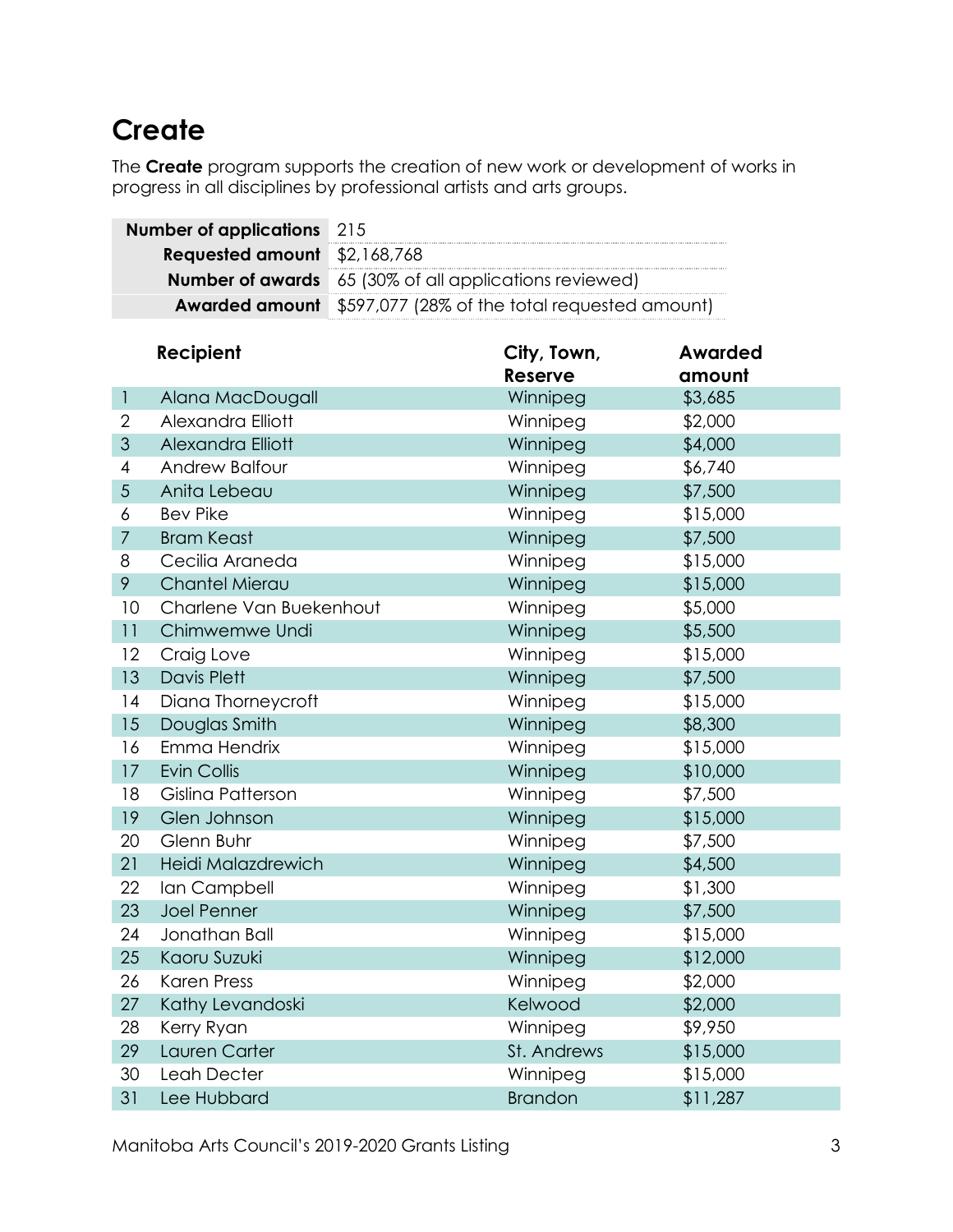|    | <b>Recipient</b>                | City, Town,<br>Reserve | <b>Awarded</b><br>amount |  |
|----|---------------------------------|------------------------|--------------------------|--|
| 32 | Luke Nickel                     | Winnipeg               | \$9,150                  |  |
| 33 | Luther Konadu                   | Winnipeg               | \$7,000                  |  |
| 34 | <b>Mammoth Dance Collective</b> | Winnipeg               | \$7,500                  |  |
| 35 | <b>Matthew Gardiner</b>         | Winnipeg               | \$4,000                  |  |
| 36 | Matthew Handscombe              | Winnipeg               | \$6,305                  |  |
| 37 | Melissa Van Soelen              | Winnipeg               | \$7,500                  |  |
| 38 | Ming Hon                        | Winnipeg               | \$6,700                  |  |
| 39 | Neil Weisensel                  | Winnipeg               | \$1,300                  |  |
| 40 | Nora Decter                     | Winnipeg               | \$12,000                 |  |
| 41 | Patricia Robertson              | Winnipeg               | \$15,000                 |  |
| 42 | Paul Levasseur                  | Winnipeg               | \$3,850                  |  |
| 43 | Peter Quanz                     | Winnipeg               | \$6,400                  |  |
| 44 | Quintin Bart                    | Winnipeg               | \$15,000                 |  |
| 45 | <b>Raine Hamilton</b>           | Winnipeg               | \$5,000                  |  |
| 46 | Reza Rezaï                      | Winnipeg               | \$7,500                  |  |
| 47 | <b>Rhayne Vermette</b>          | Winnipeg               | \$15,000                 |  |
| 48 | Ryan Simmons                    | Winnipeg               | \$7,500                  |  |
| 49 | Ryan Smoluk                     | Winnipeg               | \$7,500                  |  |
| 50 | S.M. Beiko                      | Winnipeg               | \$8,500                  |  |
| 51 | Sacha Kopelow                   | Winnipeg               | \$7,500                  |  |
| 52 | Sam Penner                      | Winnipeg               | \$4,910                  |  |
| 53 | Sarah Fuller                    | Winnipeg               | \$3,000                  |  |
| 54 | Scott Ford                      | Winnipeg               | \$4,200                  |  |
| 55 | Sharon Bajer                    | Winnipeg               | \$13,300                 |  |
| 56 | Slow Leaves                     | Winnipeg               | \$10,000                 |  |
| 57 | <b>Susan Turner</b>             | Winnipeg               | \$15,000                 |  |
| 58 | Sweet Alibi                     | Winnipeg               | \$15,000                 |  |
| 59 | Sylvia Matas                    | Winnipeg               | \$10,400                 |  |
| 60 | <b>Terry Hildebrand</b>         | Winnipeg               | \$15,000                 |  |
| 61 | The Happy Phantoms Collective   | Winnipeg               | \$12,800                 |  |
| 62 | The Kitty Girl Collective       | Winnipeg               | \$15,000                 |  |
| 63 | Theatre by the River Inc.       | Winnipeg               | \$15,000                 |  |
| 64 | <b>Willow Rector</b>            | Winnipeg               | \$15,000                 |  |
| 65 | Wren Brian                      | Winnipeg               | \$5,000                  |  |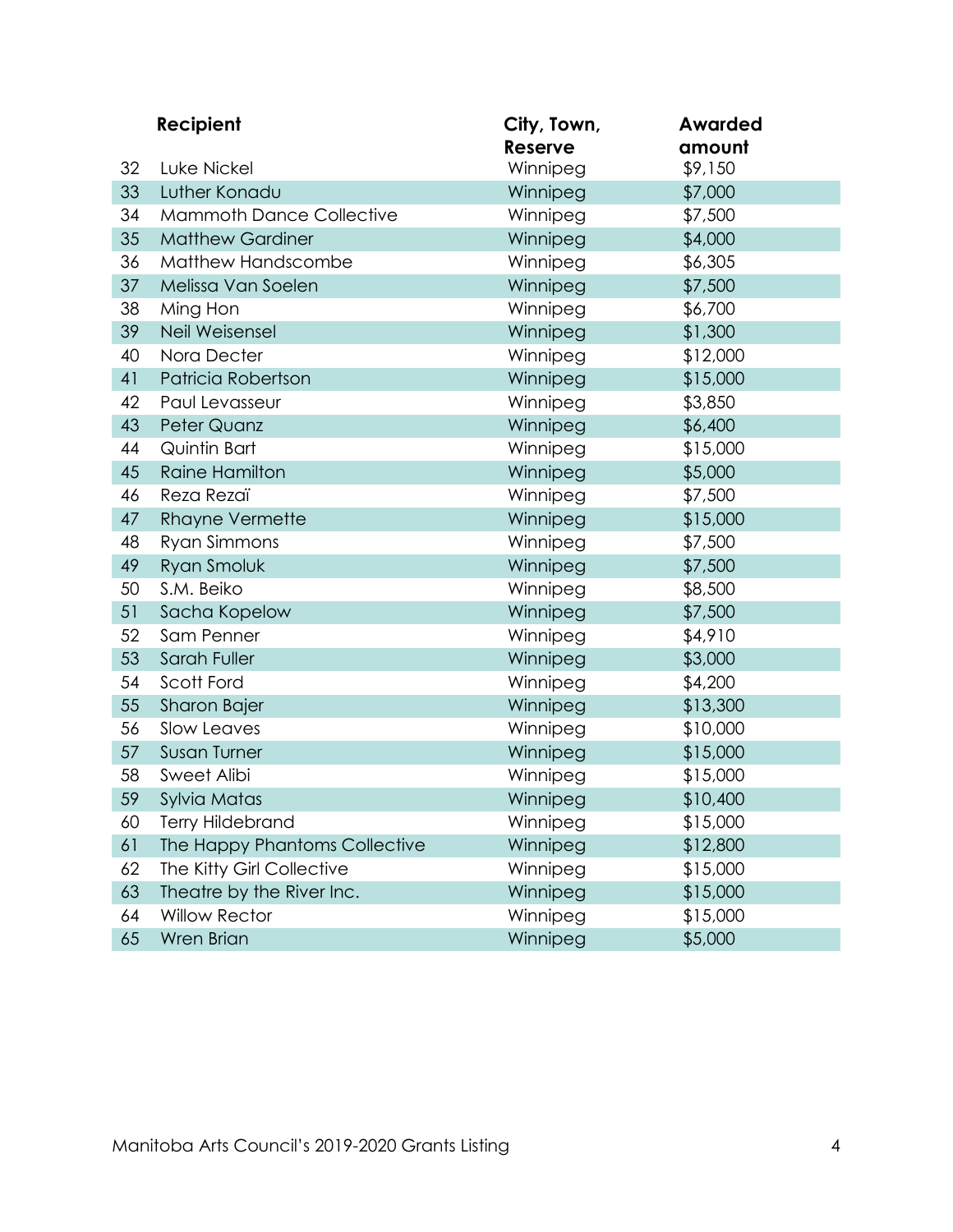#### <span id="page-7-0"></span>**Share – Artists in Communities**

The **Artists in Communities** program supports arts-related activities by artists, arts groups, organizations, and communities that face barriers to accessing artistic opportunities.

|    | <b>Number of applications</b>       | 49                                    |                                               |                   |
|----|-------------------------------------|---------------------------------------|-----------------------------------------------|-------------------|
|    | <b>Requested amount</b>             | \$515,561                             |                                               |                   |
|    | <b>Number of awards</b>             | 23 (47% of all applications reviewed) |                                               |                   |
|    | <b>Awarded amount</b>               |                                       | \$249,999 (48% of the total requested amount) |                   |
|    | Recipient                           |                                       | City, Town,<br>Reserve                        | Awarded<br>amount |
| 1  | Aboriginal Music Manitoba Inc.      |                                       | Winnipeg                                      | \$15,000          |
| 2  | Art City Inc.                       |                                       | Winnipeg                                      | \$15,000          |
| 3  | Arts West Council Inc.              |                                       | <b>Brandon</b>                                | \$3,000           |
| 4  | ArtsJunktion                        |                                       | Winnipeg                                      | \$14,792          |
| 5  | Cancercare Manitoba Foundation Inc. |                                       | Winnipeg                                      | \$10,000          |
| 6  | Flin Flon Arts Council              |                                       | Flin Flon                                     | \$7,500           |
| 7  | <b>Goldrock Press</b>               |                                       | Norway House                                  | \$7,500           |
| 8  | <b>Goldrock Press</b>               |                                       | Norway House                                  | \$7,500           |
| 9  | Gwen Secter Creative Living Centre  |                                       | Winnipeg                                      | \$15,000          |
| 10 | <b>Heather Mason</b>                |                                       | God's Lake<br><b>Narrows</b>                  | \$7,500           |
| 11 | Home Routes/Chemin Chez Nous        |                                       | Winnipeg                                      | \$10,000          |
| 12 | Interlake Art Board                 |                                       | Petersfield                                   | \$7,382           |
| 13 | Jazz Winnipeg                       |                                       | Winnipeg                                      | \$10,000          |
| 14 | Lindsey White                       |                                       | Winnipeg                                      | \$7,500           |
| 15 | Manito Ahbee Festival Inc.          |                                       | Winnipeg                                      | \$15,000          |
| 16 | Manitoba African Film Festival Inc. |                                       | Winnipeg                                      | \$15,000          |
| 17 | Manitoba Arts Network               |                                       | Winnipeg                                      | \$12,500          |
| 18 | Misericordia Health Centre          |                                       | Winnipeg                                      | \$10,200          |
| 19 | Northern Juried Art Show 2019       |                                       | Thompson                                      | \$12,125          |
|    |                                     |                                       |                                               |                   |

| 19  | Northern Juried Art Show 2019                               | Thompson   | \$12,125 |
|-----|-------------------------------------------------------------|------------|----------|
| 20  | Rhonda Head                                                 | Opaskwayak | \$7,500  |
| 21  | Sarasvati Dramatic Theatre Productions<br>and Repertory Inc | Winnipeg   | \$15,000 |
| 22. | Sick + Twisted Theatre                                      | Winnipeg   | \$10,000 |
| 23  | Spence Neighbourhood Association<br>Inc.                    | Winnipeg   | \$15,000 |

T.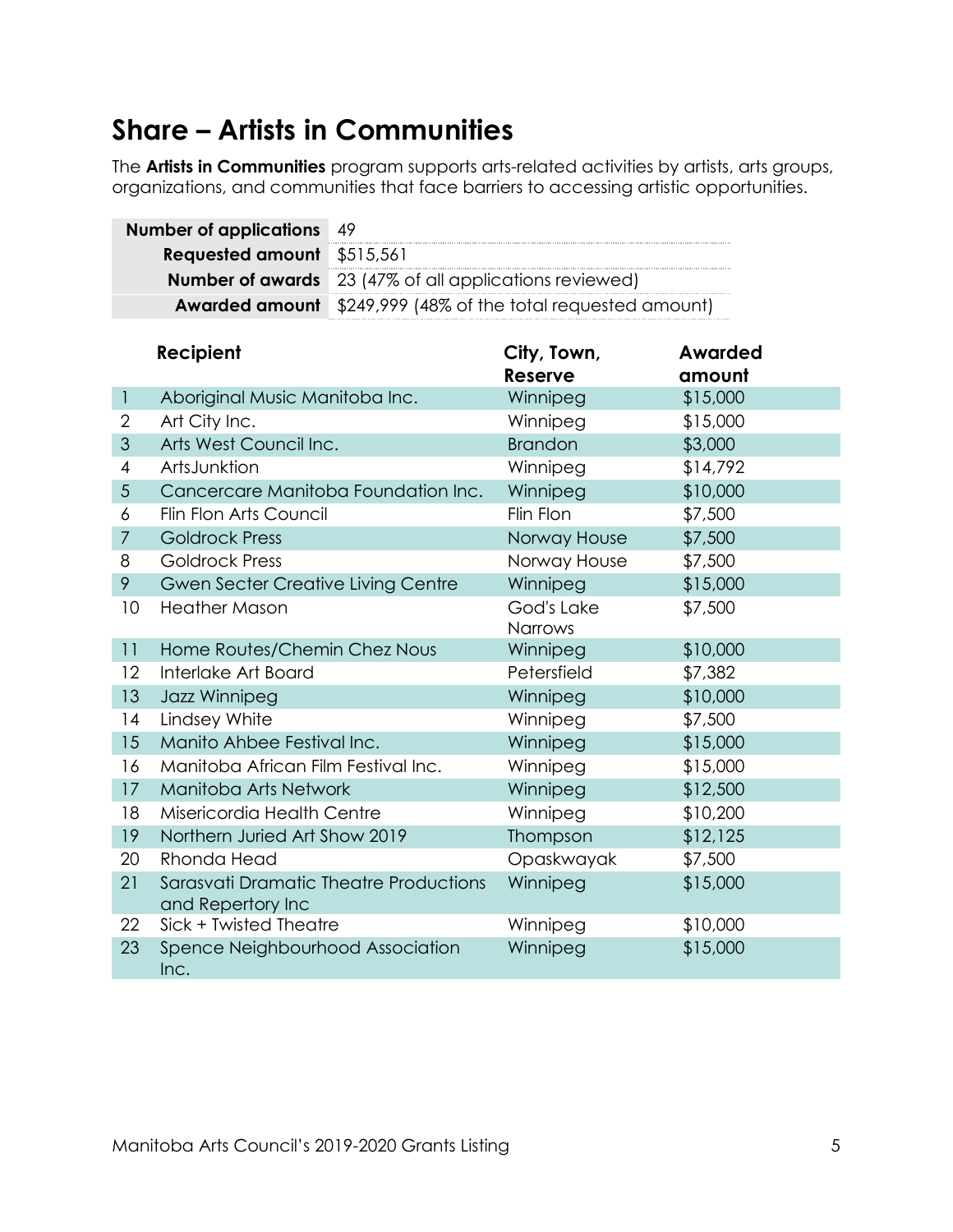#### <span id="page-8-0"></span>**Share – Present**

The **Present** program supports the presentation of work in all disciplines by professional artists, arts groups, and arts organizations.

|                | <b>Number of applications</b><br>94                         |                                               |                |                |  |
|----------------|-------------------------------------------------------------|-----------------------------------------------|----------------|----------------|--|
|                | <b>Requested amount</b>                                     | \$938,290                                     |                |                |  |
|                | <b>Number of awards</b>                                     | 32 (34% of all applications reviewed)         |                |                |  |
|                | <b>Awarded amount</b>                                       | \$348,799 (37% of the total requested amount) |                |                |  |
|                |                                                             |                                               |                |                |  |
|                | Recipient                                                   |                                               | City, Town,    | <b>Awarded</b> |  |
|                |                                                             |                                               | <b>Reserve</b> | amount         |  |
| $\mathbf{1}$   | Art Holm                                                    |                                               | Winnipeg       | \$6,000        |  |
| 2              | At Bay Press                                                |                                               | Winnipeg       | \$15,000       |  |
| $\mathfrak{S}$ | <b>Bedside Press</b>                                        |                                               | Narol          | \$6,250        |  |
| 4              | Camerata Nova                                               |                                               | Winnipeg       | \$15,000       |  |
| $\sqrt{5}$     | Canzona Inc.                                                |                                               | Winnipeg       | \$12,500       |  |
| 6              | Cluster: New Music + Integrated Arts<br>Inc.                |                                               | Winnipeg       | \$5,302        |  |
| $\overline{7}$ | <b>Company Link</b>                                         |                                               | Winnipeg       | \$11,000       |  |
| 8              | Fernwood Publishing                                         |                                               | Winnipeg       | \$4,055        |  |
| 9              | Gallery 1C03, University of Winnipeg                        |                                               | Winnipeg       | \$8,700        |  |
| 10             | Gimli Film Festival                                         |                                               | Gimli          | \$20,000       |  |
| 11             | Gimli Film Festival                                         |                                               | Gimli          | \$5,000        |  |
| 12             | Graffiti Art Programming Inc.                               |                                               | Winnipeg       | \$10,000       |  |
| 13             | Herizons Magazine                                           |                                               | Winnipeg       | \$6,000        |  |
| 14             | La Maison des artistes visuels inc.                         |                                               | Winnipeg       | \$13,250       |  |
| 15             | Leigh-Anne Kehler                                           |                                               | Winnipeg       | \$8,000        |  |
| 16             | Manitoba Underground Opera                                  |                                               | Winnipeg       | \$15,000       |  |
| 17             | Manitoba Underground Opera                                  |                                               | Winnipeg       | \$15,000       |  |
| 18             | NorVA Centre                                                |                                               | Flin Flon      | \$7,572        |  |
| 19             | One Trunk Theatre                                           |                                               | Winnipeg       | \$20,000       |  |
| 20             | Polycoro Inc.                                               |                                               | Winnipeg       | \$15,000       |  |
| 21             | <b>Prairie Comics Festival</b>                              |                                               | Winnipeg       | \$8,840        |  |
| 22             | <b>Q DANCE</b>                                              |                                               | Winnipeg       | \$15,000       |  |
| 23             | Rainbow Stage                                               |                                               | Winnipeg       | \$15,000       |  |
| 24             | Rosamunde Summer Music Academy                              |                                               | Winnipeg       | \$3,000        |  |
| 25             | Sarasvati Dramatic Theatre Productions<br>and Repertory Inc |                                               | Winnipeg       | \$15,000       |  |
| 26             | Sawdon Dance                                                |                                               | Winnipeg       | \$14,600       |  |
| 27             | SOUNDYARD                                                   |                                               | Winnipeg       | \$5,880        |  |
| 28             | Theatre by the River Inc.                                   |                                               | Winnipeg       | \$7,000        |  |
| 29             | Window Winnipeg                                             |                                               | Winnipeg       | \$7,850        |  |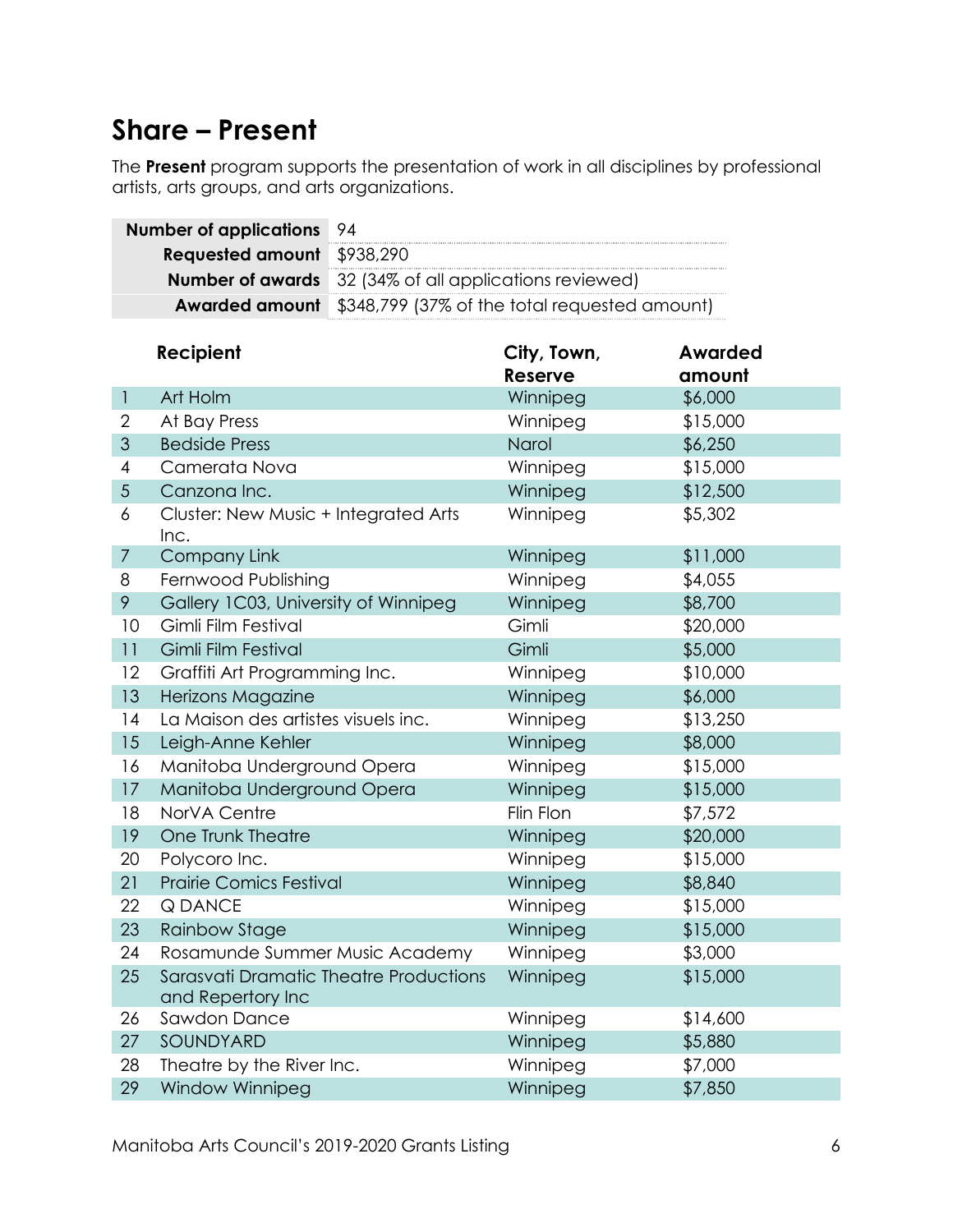|    | Recipient                               | City, Town,    | Awarded  |  |
|----|-----------------------------------------|----------------|----------|--|
|    |                                         | <b>Reserve</b> | amount   |  |
| 30 | Winnipeg International Writers Festival | Winnipeg       | \$8,000  |  |
| 31 | Young Lungs Dance Exchange              | Winnipeg       | \$15,000 |  |
| 32 | zone41 theatre, inc.                    | Winnipeg       | \$15,000 |  |

#### <span id="page-9-0"></span>**Share – Tour**

The **Tour** program supports touring activities across Manitoba by professional artists, arts groups, and arts organizations in the performing arts.

| <b>Number of applications</b> 15  |                                                                     |
|-----------------------------------|---------------------------------------------------------------------|
| <b>Requested amount</b> \$403,337 |                                                                     |
|                                   | <b>Number of awards</b> 12 (80% of all applications reviewed)       |
|                                   | <b>Awarded amount</b> \$291,250 (72% of the total requested amount) |

|                 | Recipient                                                        | City, Town,<br><b>Reserve</b> | <b>Awarded</b><br>amount |
|-----------------|------------------------------------------------------------------|-------------------------------|--------------------------|
|                 | Home Routes/Chemin Chez Nous                                     | Winnipeg                      | \$7,500                  |
| 2               | Manitoba Chamber Orchestra Inc.                                  | Winnipeg                      | \$8,000                  |
| 3               | Manitoba Chamber Orchestra Inc.                                  | Winnipeg                      | \$20,000                 |
| 4               | Manitoba Theatre for Young People                                | Winnipeg                      | \$56,250                 |
| $5\overline{)}$ | Prairie Debut Inc.                                               | Portage la Prairie            | \$5,000                  |
| 6               | Prairie Theatre Exchange Inc.                                    | Winnipeg                      | \$33,750                 |
| $\overline{7}$  | Royal Manitoba Theatre Centre Inc.                               | Winnipeg                      | \$37,500                 |
| 8               | Shakespeare in the Ruins                                         | Winnipeg                      | \$9,000                  |
| 9               | The Royal Winnipeg Ballet School<br><b>Professional Division</b> | Winnipeg                      | \$10,000                 |
| 10              | Theatre Projects Manitoba                                        | Winnipeg                      | \$40,000                 |
| 11              | Winnipeg Jazz Orchestra                                          | Winnipeg                      | \$8,000                  |
| $12 \,$         | Winnipeg Symphony Orchestra                                      | Winnipeg                      | \$56,250                 |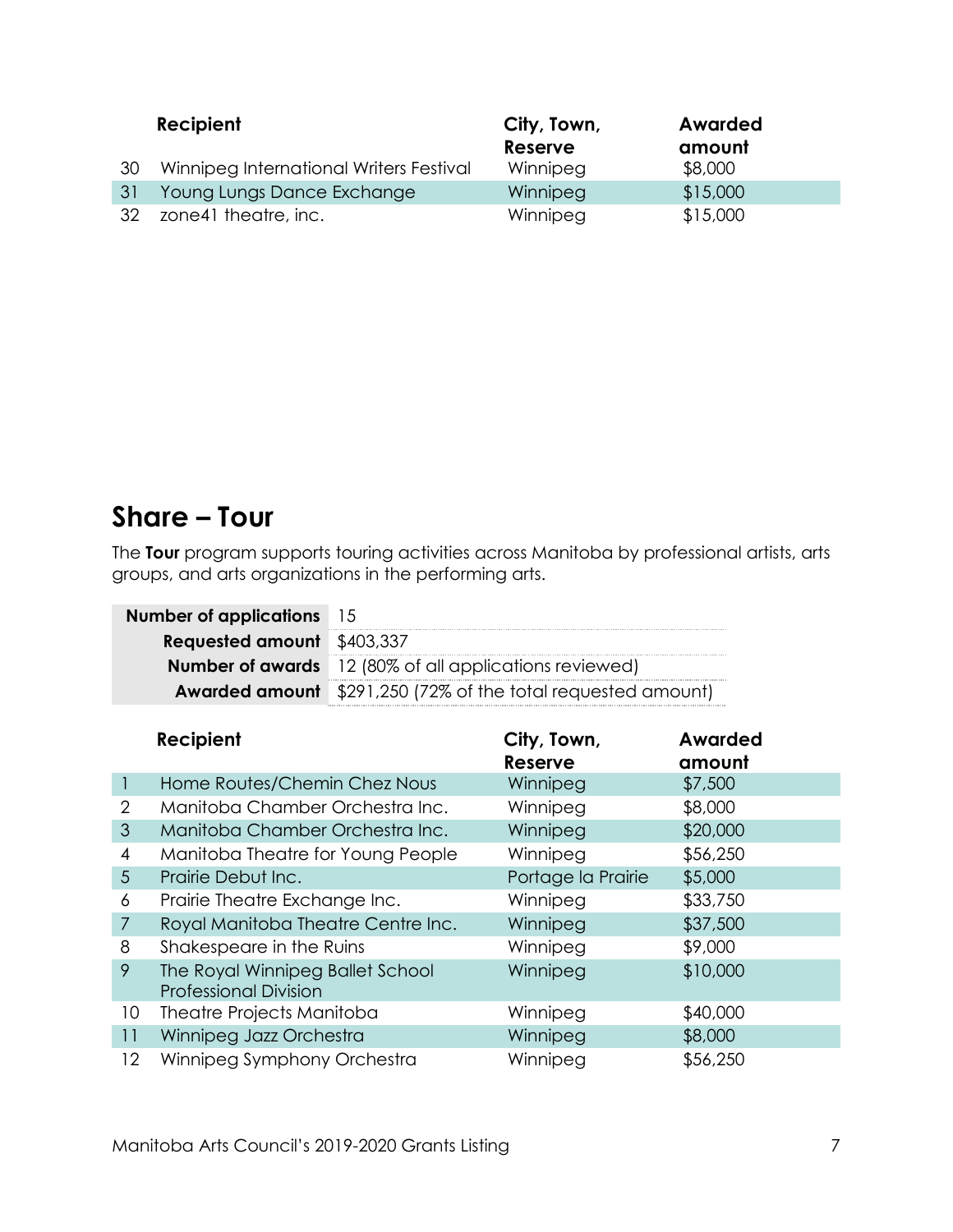### <span id="page-10-0"></span>**Support – Operate**

The **Operate** program invests in the on-going activity of professional arts organizations, providing multi-year support to assist general operations of established organizations across disciplines. The program supports the sustainable delivery of high quality and impactful arts programs and services.

| <b>Number of applications</b> 45    |                                                                        |
|-------------------------------------|------------------------------------------------------------------------|
| <b>Requested amount</b> \$5,713,540 |                                                                        |
|                                     | <b>Number of awards</b> 45 (100% of all applications reviewed)         |
|                                     | <b>Awarded amount</b> \$5,713,540 (100% of the total requested amount) |

|                | Recipient                                                              | City, Town,<br>Reserve | <b>Awarded</b><br>amount |
|----------------|------------------------------------------------------------------------|------------------------|--------------------------|
| $\mathbf{1}$   | 4117654 Manitoba Ltée (Editions des<br>Plaines   Vidacom Publications) | Winnipeg               | \$27,500                 |
| $\overline{2}$ | aceartinc.                                                             | Winnipeg               | \$89,180                 |
| 3              | Arbeiter Ring Publishing Ltd. (Operating<br>as ARP Books)              | Winnipeg               | \$24,500                 |
| $\overline{4}$ | Arts Manitoba Publications Inc (Border<br>Crossings)                   | Winnipeg               | \$99,470                 |
| 5              | Association of Manitoba Book<br>Publishers                             | Winnipeg               | \$48,000                 |
| 6              | <b>Brandon Chamber Players</b>                                         | <b>Brandon</b>         | \$20,580                 |
| $\overline{7}$ | <b>Contemporary Verse 2</b>                                            | Winnipeg               | \$34,500                 |
| 8              | <b>Great Plains Publications</b>                                       | Winnipeg               | \$32,500                 |
| 9              | GroundSwell, Inc.                                                      | Winnipeg               | \$45,080                 |
| 10             | J. Gordon Shillingford Publishing                                      | Winnipeg               | \$36,700                 |
| 11             | Les Éditions du Blé                                                    | Saint-Boniface         | \$26,250                 |
| 12             | Manitoba Association of Playwrights<br>Inc.                            | Winnipeg               | \$53,900                 |
| 13             | Manitoba Chamber Orchestra Inc.                                        | Winnipeg               | \$112,000                |
| 14             | Manitoba Opera                                                         | Winnipeg               | \$220,000                |
| 15             | Manitoba Opera                                                         | Winnipeg               | \$150,000*               |
| 16             | Manitoba Printmakers Association Inc. /<br>Martha Street Studio        | Winnipeg               | \$55,000                 |
| 17             | Manitoba Theatre for Young People                                      | Winnipeg               | \$245,000                |
| 18             | Mentoring Artists for Women's Art<br>(MAWA)                            | Winnipeg               | \$73,000                 |
| 19             | <b>NAfro Dance Productions</b>                                         | Winnipeg               | \$25,000                 |
| 20             | PLATFORM centre for Photographic<br>Digital Arts                       | Winnipeg               | \$58,000                 |
| 21             | Plug-In Inc. (Plug In Institute of<br>Contemporary Arts)               | Winnipeg               | \$166,600                |
| 22             | Prairie Fire Press Inc.                                                | Winnipeg               | \$73,720                 |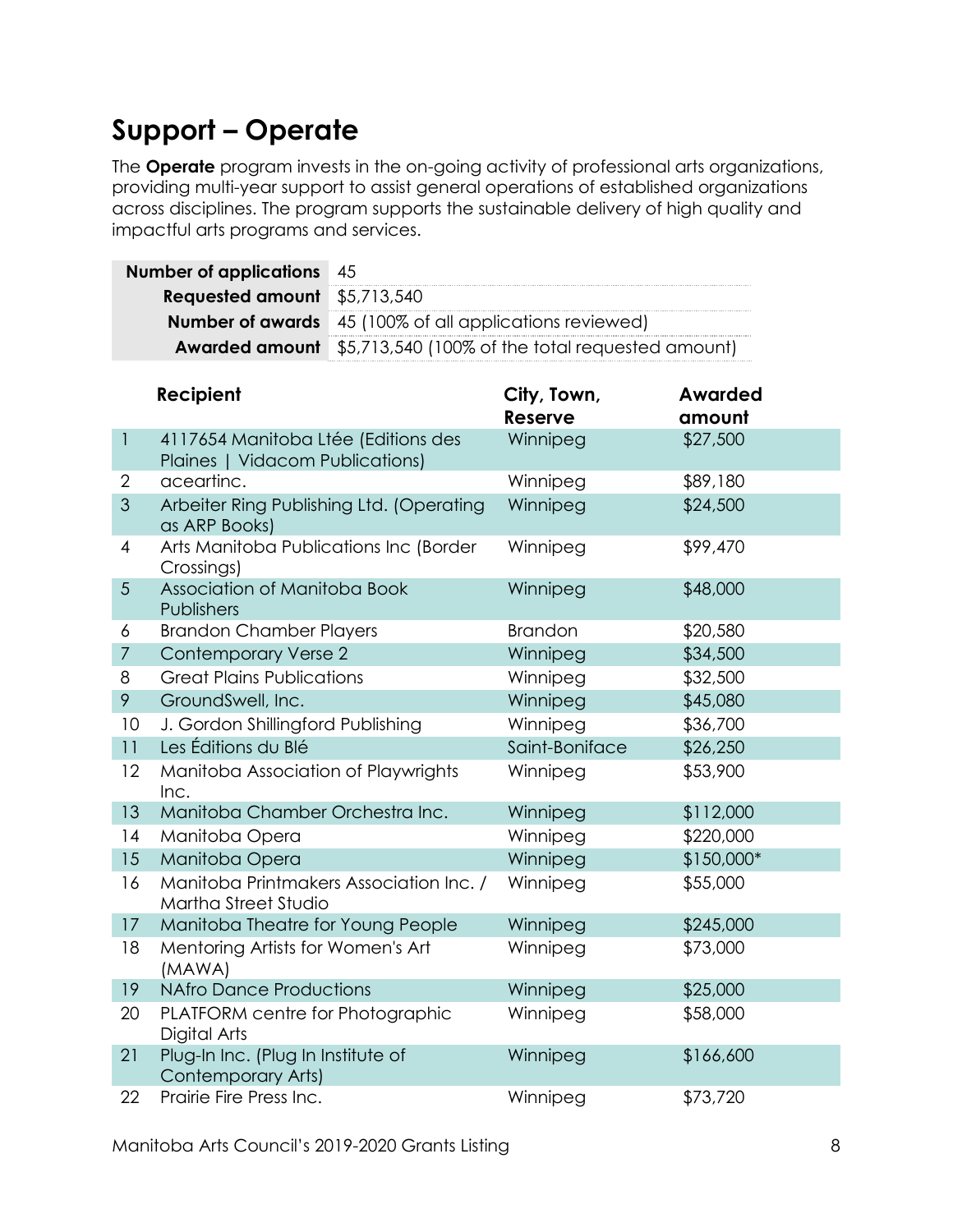|    | Recipient                                                        | City, Town,<br><b>Reserve</b> | <b>Awarded</b><br>amount |
|----|------------------------------------------------------------------|-------------------------------|--------------------------|
| 23 | Prairie Theatre Exchange Inc.                                    | Winnipeg                      | \$355,000                |
| 24 | Royal Manitoba Theatre Centre Inc.                               | Winnipeg                      | \$686,000                |
| 25 | Royal Manitoba Theatre Centre Inc.                               | Winnipeg                      | \$150,000*               |
| 26 | Royal Winnipeg Ballet                                            | Winnipeg                      | \$744,800                |
| 27 | Shakespeare in the Ruins                                         | Winnipeg                      | \$56,050                 |
| 28 | Signature Editions                                               | Winnipeg                      | \$35,000                 |
| 29 | The Art Gallery of Southwestern<br>Manitoba                      | <b>Brandon</b>                | \$185,000                |
| 30 | The Royal Winnipeg Ballet School<br><b>Professional Division</b> | Winnipeg                      | \$130,000                |
| 31 | The School of Contemporary Dancers<br>Inc.                       | Winnipeg                      | \$32,500                 |
| 32 | The Winnipeg Chamber Music Society                               | Winnipeg                      | \$17,000                 |
| 33 | The Winnipeg Singers                                             | Winnipeg                      | \$29,400                 |
| 34 | Théâtre Cercle Molière                                           | Winnipeg                      | \$175,000                |
| 35 | <b>Theatre Projects Manitoba</b>                                 | Winnipeg                      | \$51,500                 |
| 36 | Turnstone Press Ltd.                                             | Winnipeg                      | \$35,000                 |
| 37 | University of Manitoba Press                                     | Winnipeg                      | \$34,500                 |
| 38 | Urban Shaman Inc.                                                | Winnipeg                      | \$65,000                 |
| 39 | Video Pool Media Arts Centre                                     | Winnipeg                      | \$95,060                 |
| 40 | <b>Winnipeg's Contemporary Dancers</b>                           | Winnipeg                      | \$112,250                |
| 41 | Winnipeg Film Group                                              | Winnipeg                      | \$95,000                 |
| 42 | Winnipeg Jazz Orchestra                                          | Winnipeg                      | \$18,000                 |
| 43 | Winnipeg Jewish Theatre                                          | Winnipeg                      | \$35,000                 |
| 44 | Winnipeg Symphony Orchestra                                      | Winnipeg                      | \$735,000                |
| 45 | Winnipeg Symphony Orchestra                                      | Winnipeg                      | \$125,000*               |

\*Special operating grant disbursed on behalf of the Department of Sports, Culture, and Heritage.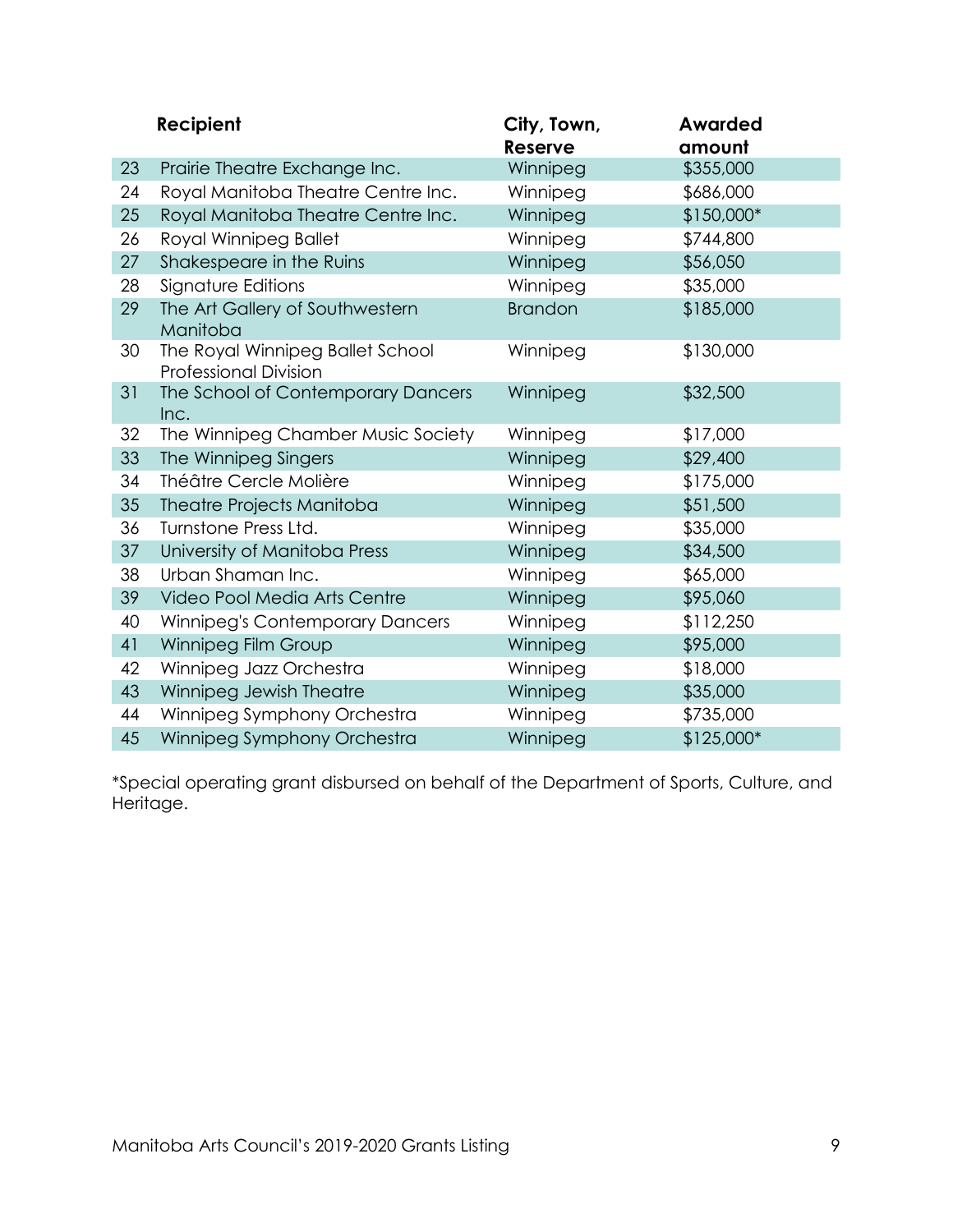### <span id="page-12-0"></span>**Support – Strengthen**

The **Strengthen** program supports projects aimed at strengthening professional arts organizations.

|                           | <b>Number of applications</b>                                    | 47        |                                               |                |  |
|---------------------------|------------------------------------------------------------------|-----------|-----------------------------------------------|----------------|--|
|                           | <b>Requested amount</b>                                          | \$217,467 |                                               |                |  |
|                           | 39 (83% of all applications reviewed)<br><b>Number of awards</b> |           |                                               |                |  |
|                           | <b>Awarded amount</b>                                            |           | \$180,800 (83% of the total requested amount) |                |  |
|                           |                                                                  |           |                                               |                |  |
|                           | Recipient                                                        |           | City, Town,                                   | <b>Awarded</b> |  |
|                           |                                                                  |           | <b>Reserve</b>                                | amount         |  |
| $\mathbf{1}$              | aceartinc.                                                       |           | Winnipeg                                      | \$5,000        |  |
| 2                         | Art City Inc.                                                    |           | Winnipeg                                      | \$5,000        |  |
| $\ensuremath{\mathsf{3}}$ | Arts AccessAbility Network Manitoba                              |           | Winnipeg                                      | \$5,000        |  |
| 4                         | Arts Manitoba Publications Inc (Border<br>Crossings)             |           | Winnipeg                                      | \$5,000        |  |
| $\sqrt{5}$                | Artspace                                                         |           | Winnipeg                                      | \$5,000        |  |
| 6                         | <b>Bedside Press</b>                                             |           | Narol                                         | \$5,000        |  |
| $\overline{7}$            | Camerata Nova                                                    |           | Winnipeg                                      | \$4,500        |  |
| 8                         | Canzona Inc.                                                     |           | Winnipeg                                      | \$5,000        |  |
| 9                         | <b>Contemporary Verse 2</b>                                      |           | Winnipeg                                      | \$3,000        |  |
| 10                        | First Fridays in the Exchange Inc.                               |           | Winnipeg                                      | \$5,000        |  |
| 11                        | <b>Gearshifting Performance Works</b>                            |           | Winnipeg                                      | \$5,000        |  |
| 12                        | Gimli Film Festival                                              |           | Gimli                                         | \$5,000        |  |
| 13                        | Graffiti Art Programming Inc.                                    |           | Winnipeg                                      | \$5,000        |  |
| 14                        | GroundSwell, Inc.                                                |           | Winnipeg                                      | \$5,000        |  |
| 15                        | Manitoba Association of Playwrights<br>Inc.                      |           | Winnipeg                                      | \$3,500        |  |
| 16                        | Manitoba Chamber Orchestra Inc.                                  |           | Winnipeg                                      | \$5,000        |  |
| 17                        | Manitoba Conservatory of Music & Arts                            |           | Winnipeg                                      | \$5,000        |  |
| 18                        | Manitoba Craft Council Inc                                       |           | Winnipeg                                      | \$5,000        |  |
| 19                        | Manitoba Crafts Museum and Library                               |           | Winnipeg                                      | \$2,300        |  |
| 20                        | Manitoba Opera                                                   |           | Winnipeg                                      | \$5,000        |  |
| 21                        | Manitoba Printmakers Association Inc. /<br>Martha Street Studio  |           | Winnipeg                                      | \$5,000        |  |
| 22                        | Manitoba Printmakers Association Inc. /<br>Martha Street Studio  |           | Winnipeg                                      | \$5,000        |  |
| 23                        | PLATFORM centre for Photographic<br>Digital Arts                 |           | Winnipeg                                      | \$4,000        |  |
| 24                        | PLATFORM centre for Photographic<br>Digital Arts                 |           | Winnipeg                                      | \$5,000        |  |
| 25                        | Plug-In Inc. (Plug In Institute of<br>Contemporary Arts)         |           | Winnipeg                                      | \$5,000        |  |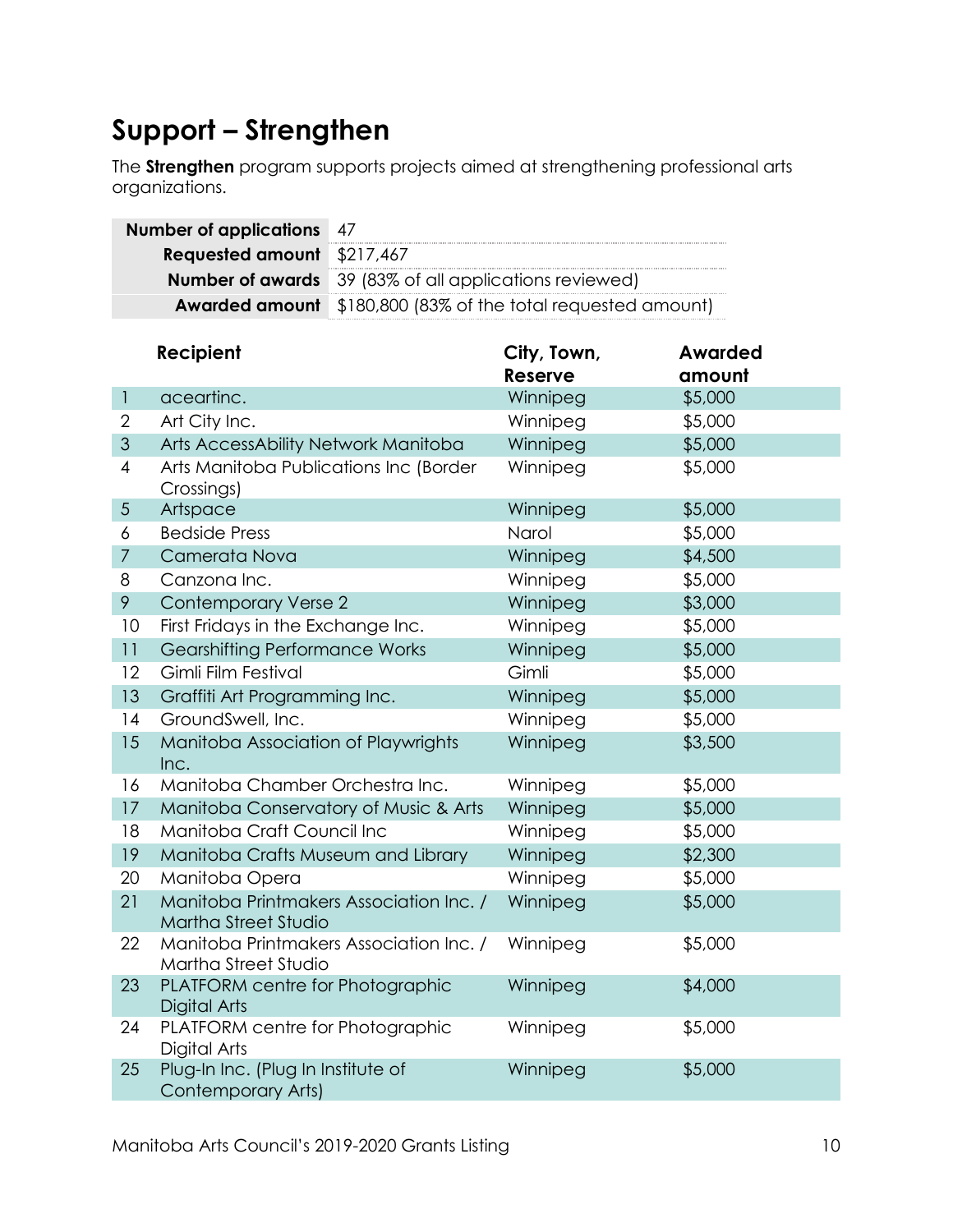|    | Recipient                                                        | City, Town,<br><b>Reserve</b> | <b>Awarded</b><br>amount |
|----|------------------------------------------------------------------|-------------------------------|--------------------------|
| 26 | Prairie Theatre Exchange Inc.                                    | Winnipeg                      | \$2,000                  |
| 27 | Shakespeare in the Ruins                                         | Winnipeg                      | \$5,000                  |
| 28 | The Art Gallery of Southwestern<br>Manitoba                      | <b>Brandon</b>                | \$5,000                  |
| 29 | The Royal Winnipeg Ballet School<br><b>Professional Division</b> | Winnipeg                      | \$5,000                  |
| 30 | The Winnipeg Singers                                             | Winnipeg                      | \$5,000                  |
| 31 | Théâtre Cercle Molière                                           | Winnipeg                      | \$5,000                  |
| 32 | Theatre Projects Manitoba                                        | Winnipeg                      | \$5,000                  |
| 33 | Video Pool Media Arts Centre                                     | Winnipeg                      | \$5,000                  |
| 34 | <b>Winnipeg's Contemporary Dancers</b>                           | Winnipeg                      | \$5,000                  |
| 35 | Winnipeg Film Group                                              | Winnipeg                      | \$4,200                  |
| 36 | Winnipeg International Writers Festival                          | Winnipeg                      | \$4,300                  |
| 37 | Winnipeg Jazz Orchestra                                          | Winnipeg                      | \$5,000                  |
| 38 | Winnipeg Jewish Theatre                                          | Winnipeg                      | \$3,000                  |
| 39 | Young Lungs Dance Exchange                                       | Winnipeg                      | \$5,000                  |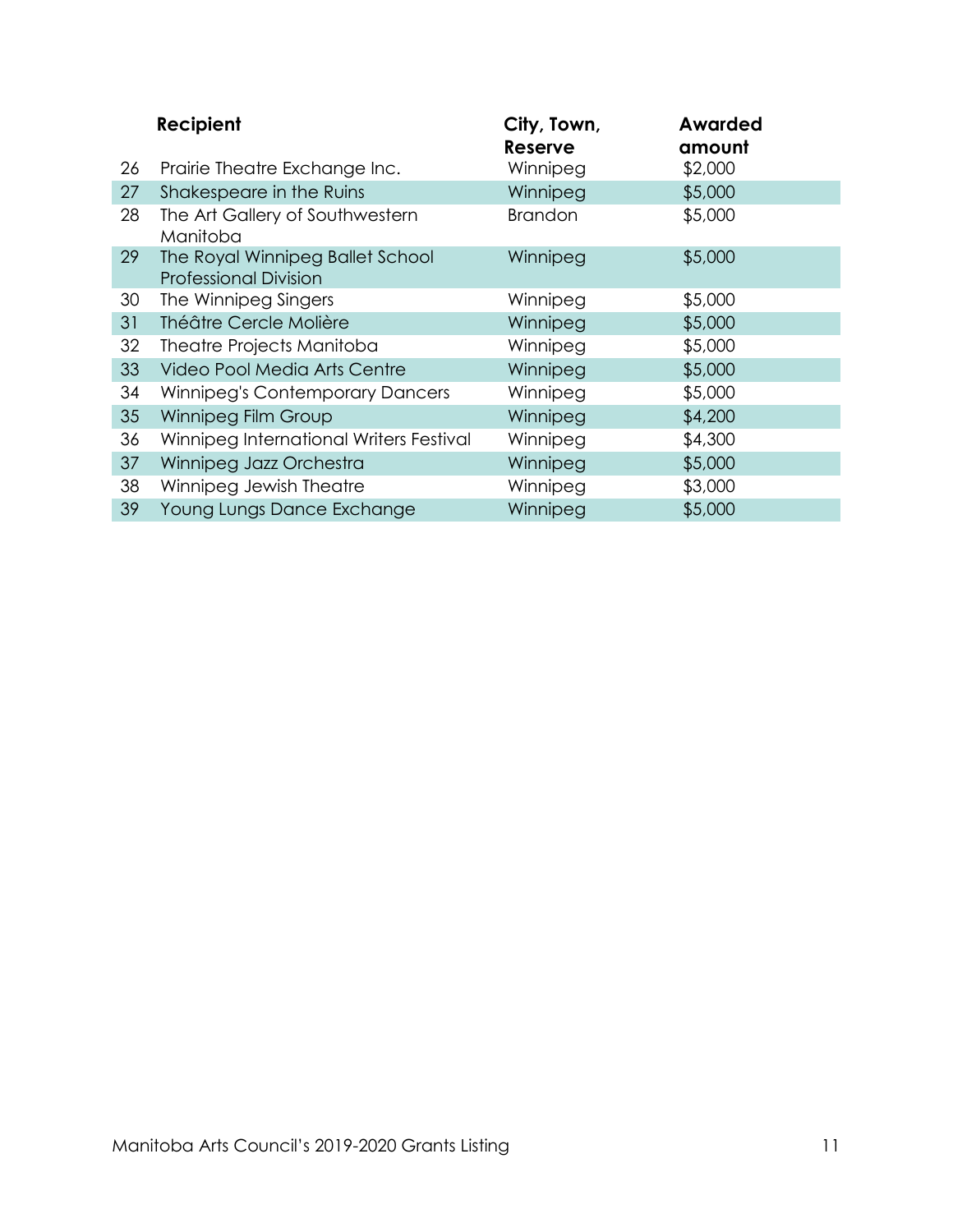#### <span id="page-14-0"></span>**Learn – Artists in Schools**

The **Artists in Schools** program supports arts-enriched learning experiences through Manitoban artists working in the classroom with students from Nursery to Grade 12 in Manitoba schools. The intent of the program is to motivate and excite students to realize their full potential, acknowledge their role in the community, and value the importance of the arts.

| <b>Number of applications</b> 158 |                                                                     |
|-----------------------------------|---------------------------------------------------------------------|
| <b>Requested amount</b> \$763,136 |                                                                     |
|                                   | <b>Number of awards</b> 115 (73% of all applications reviewed)      |
|                                   | <b>Awarded amount</b> \$504,941 (66% of the total requested amount) |

|                           | Recipient                  | City, Town,<br><b>Reserve</b> | <b>Partnering school</b>                  | City, Town,<br>Reserve       | <b>Awarded</b><br>amount |
|---------------------------|----------------------------|-------------------------------|-------------------------------------------|------------------------------|--------------------------|
| $\ensuremath{\mathsf{I}}$ | Alejandra Diaz<br>Roman    | Winnipeg                      | H. S. Paul School                         | Winnipeg                     | \$4,600                  |
| $\overline{2}$            | Alejandra Diaz<br>Roman    | Winnipeg                      | Samuel Burland<br>School                  | Winnipeg                     | \$7,300                  |
| $\overline{3}$            | Art by Annie               | Whitemouth                    | Lac du Bonnet<br>Senior                   | Lac du<br><b>Bonnet</b>      | \$6,065                  |
| 4                         | Art by Annie               | Whitemouth                    | <b>Frontier Collegiate</b><br>Institute   | Cranberry<br>Portage         | \$14,805                 |
| 5                         | Art by Annie               | Whitemouth                    | John De Graff<br><b>Elementary School</b> | Winnipeg                     | \$7,400                  |
| 6                         | Ben Wasylyshen             | East St. Paul                 | Springfield Heights<br>School             | Winnipeg                     | \$7,500                  |
| $\overline{7}$            | <b>Bill Quinn</b>          | Winnipeg                      | Niakwa Place<br>School                    | Winnipeg                     | \$1,600                  |
| 8                         | <b>Brenda Gorlick</b>      | Winnipeg                      | Valleyview<br><b>Centennial School</b>    | <b>Brandon</b>               | \$2,550                  |
| 9                         | <b>Carrie Costello</b>     | Winnipeg                      | <b>Princess Margaret</b><br>School        | Winnipeg                     | \$4,750                  |
| 10                        | Chrissy Sie-Merritt        | Falcon<br>Beach               | <b>Falcon Beach</b><br>School             | Falcon<br>Beach              | \$1,722                  |
| 11                        | <b>Chrissy Sie-Merritt</b> | Falcon<br><b>Beach</b>        | South Pointe School                       | Winnipeg                     | \$3,385                  |
| 12                        | dale lawrence              | Warren                        | Nellie McClung<br>Collegiate              | Manitou                      | \$3,216                  |
| 13                        | Dave Zachary               | Winnipeg                      | Ministic School                           | God's Lake<br><b>Narrows</b> | \$5,480                  |
| 14                        | Dave Zachary               | Winnipeg                      | Marble Ridge<br>Colony School             | Hodgson                      | \$1,700                  |
| 15                        | Dave Zachary               | Winnipeg                      | Joseph H. Kerr                            | <b>Snow Lake</b>             | \$6,670                  |
| 16                        | Dave Zachary               | Winnipeg                      | Minitonas School                          | Minitonas                    | \$1,622                  |
| 17                        | Dave Zachary               | Winnipeg                      | La Salle School                           | La Salle                     | \$2,356                  |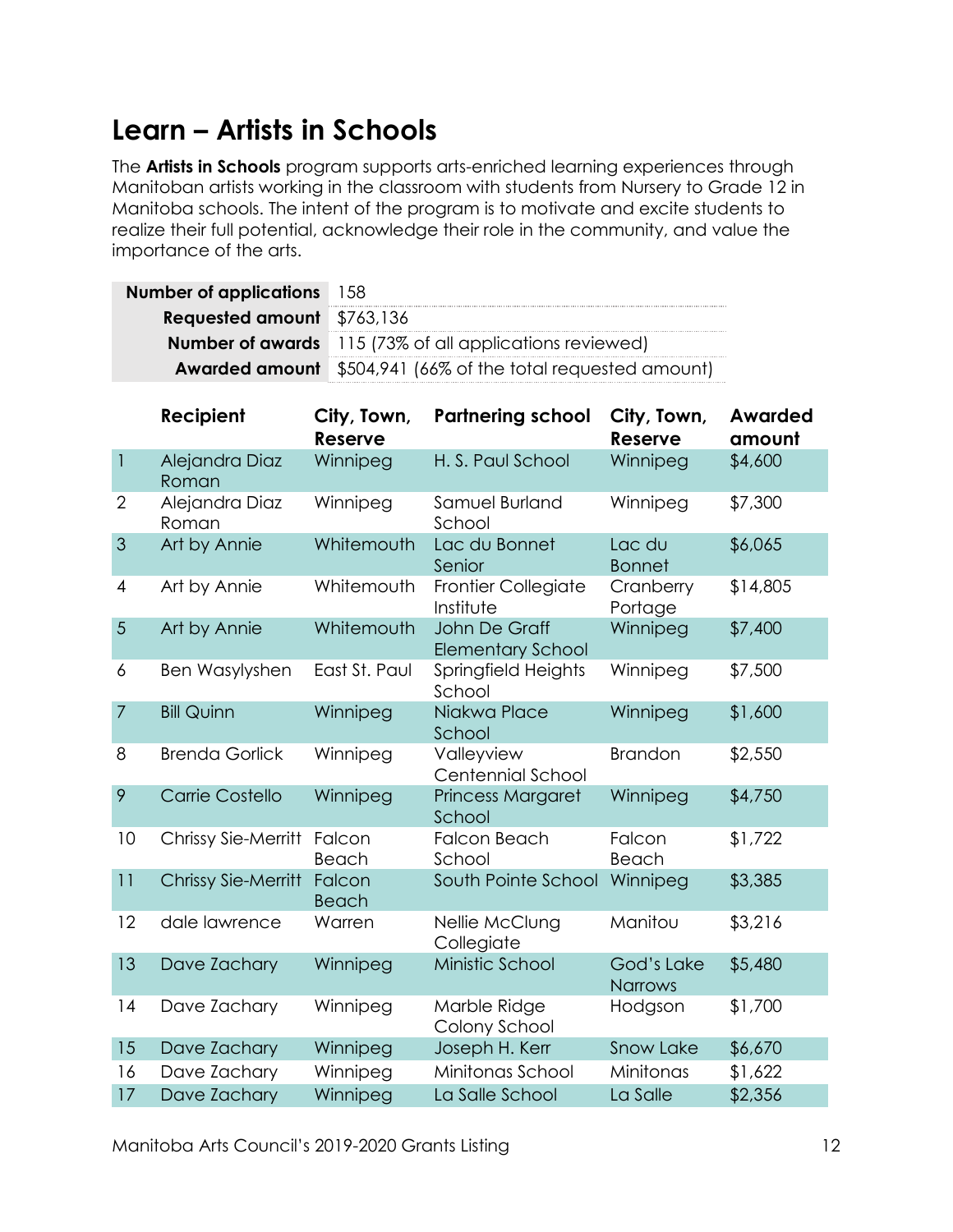|    | Recipient            | City, Town,<br><b>Reserve</b> | <b>Partnering school</b>                            | City, Town,<br>Reserve                    | <b>Awarded</b><br>amount |
|----|----------------------|-------------------------------|-----------------------------------------------------|-------------------------------------------|--------------------------|
| 18 | Dave Zachary         | Winnipeg                      | Eriksdale School                                    | Eriksdale                                 | \$1,266                  |
| 19 | Dee Barsy            | Winnipeg                      | Miskooseepi School                                  | <b>Bloodvein</b><br><b>First Nation</b>   | \$8,744                  |
| 20 | Dee Barsy            | Winnipeg                      | Margaret Park<br>School                             | Winnipeg                                  | \$7,500                  |
| 21 | <b>Emily Granger</b> | Winnipeg                      | <b>Victory School</b>                               | Winnipeg                                  | \$3,559                  |
| 22 | <b>Emily Granger</b> | Winnipeg                      | École Edward-<br>Schreyer School                    | Beausejour                                | \$2,397                  |
| 23 | <b>Emily Granger</b> | Winnipeg                      | Stonybrook Middle<br>School                         | Steinbach                                 | \$6,707                  |
| 24 | <b>Emily Granger</b> | Winnipeg                      | Riverbend<br>Community School                       | Winnipeg                                  | \$3,250                  |
| 25 | <b>Emily Granger</b> | Winnipeg                      | École Arthur<br>Meighen School                      | Portage la<br>Prairie                     | \$2,149                  |
| 26 | <b>Emily Granger</b> | Winnipeg                      | École James Nisbet<br>Community School              | Winnipeg                                  | \$3,559                  |
| 27 | <b>Emily Granger</b> | Winnipeg                      | Stonewall<br>Collegiate Institute                   | Stonewall                                 | \$2,228                  |
| 28 | <b>Emily Granger</b> | Winnipeg                      | École Rivière Rouge                                 | Winnipeg                                  | \$4,900                  |
| 29 | erica lowe           | Harding                       | Miniota School                                      | Miniota                                   | \$6,497                  |
| 30 | erica lowe           | Harding                       | Hamiota Collegiate                                  | Hamiota                                   | \$2,118                  |
| 31 | <b>Evans Coffie</b>  | Winnipeg                      | <b>Chief Charles Audy</b><br><b>Memorial School</b> | <b>Birch River</b>                        | \$3,044                  |
| 32 | Evans Coffie         | Winnipeg                      | <b>Black River</b><br>Anishinabe School             | <b>Black River</b><br><b>First Nation</b> | \$2,748                  |
| 33 | <b>Evans Coffie</b>  | Winnipeg                      | <b>Prairie Mountain</b><br><b>Elementary School</b> | Swan Lake                                 | \$2,818                  |
| 34 | <b>Evans Coffie</b>  | Winnipeg                      | <b>Ethelbert School</b>                             | Ethelbert                                 | \$3,368                  |
| 35 | <b>Evans Coffie</b>  | Winnipeg                      | <b>Binscarth School</b>                             | <b>Binscarth</b>                          | \$2,923                  |
| 36 | <b>Evans Coffie</b>  | Winnipeg                      | <b>Cormorant Lake</b><br>School                     | Cormorant                                 | \$3,792                  |
| 37 | <b>Evans Coffie</b>  | Winnipeg                      | Waterhen School                                     | Waterhen                                  | \$3,028                  |
| 38 | <b>Evans Coffie</b>  | Winnipeg                      | God's Lake Narrows<br><b>First Nation</b>           | God's Lake<br>Narrows                     | \$7,240                  |
| 39 | Faith Krahn          | Flin Flon                     | <b>Hapnot Collegiate</b>                            | Flin Flon                                 | \$11,750                 |
| 40 | Freeze Frame         | Winnipeg                      | Oakenwald School                                    | Winnipeg                                  | \$3,100                  |
| 41 | <b>Fubuki Daiko</b>  | Winnipeg                      | Elm Creek School                                    | <b>Elm Creek</b>                          | \$2,813                  |
| 42 | Fubuki Daiko         | Winnipeg                      | Oak Bluff<br>Community School                       | Oak Bluff                                 | \$5,308                  |
| 43 | <b>Fubuki Daiko</b>  | Winnipeg                      | <b>Holy Ghost School</b>                            | Winnipeg                                  | \$3,150                  |
| 44 | Fubuki Daiko         | Winnipeg                      | Rosenfeld<br><b>Elementary School</b>               | Rosenfeld                                 | \$2,786                  |
| 45 | Fubuki Daiko         | Winnipeg                      | Morris School                                       | Morris                                    | \$4,460                  |
| 46 | Fubuki Daiko         | Winnipeg                      | <b>Beaumont School</b>                              | Winnipeg                                  | \$2,600                  |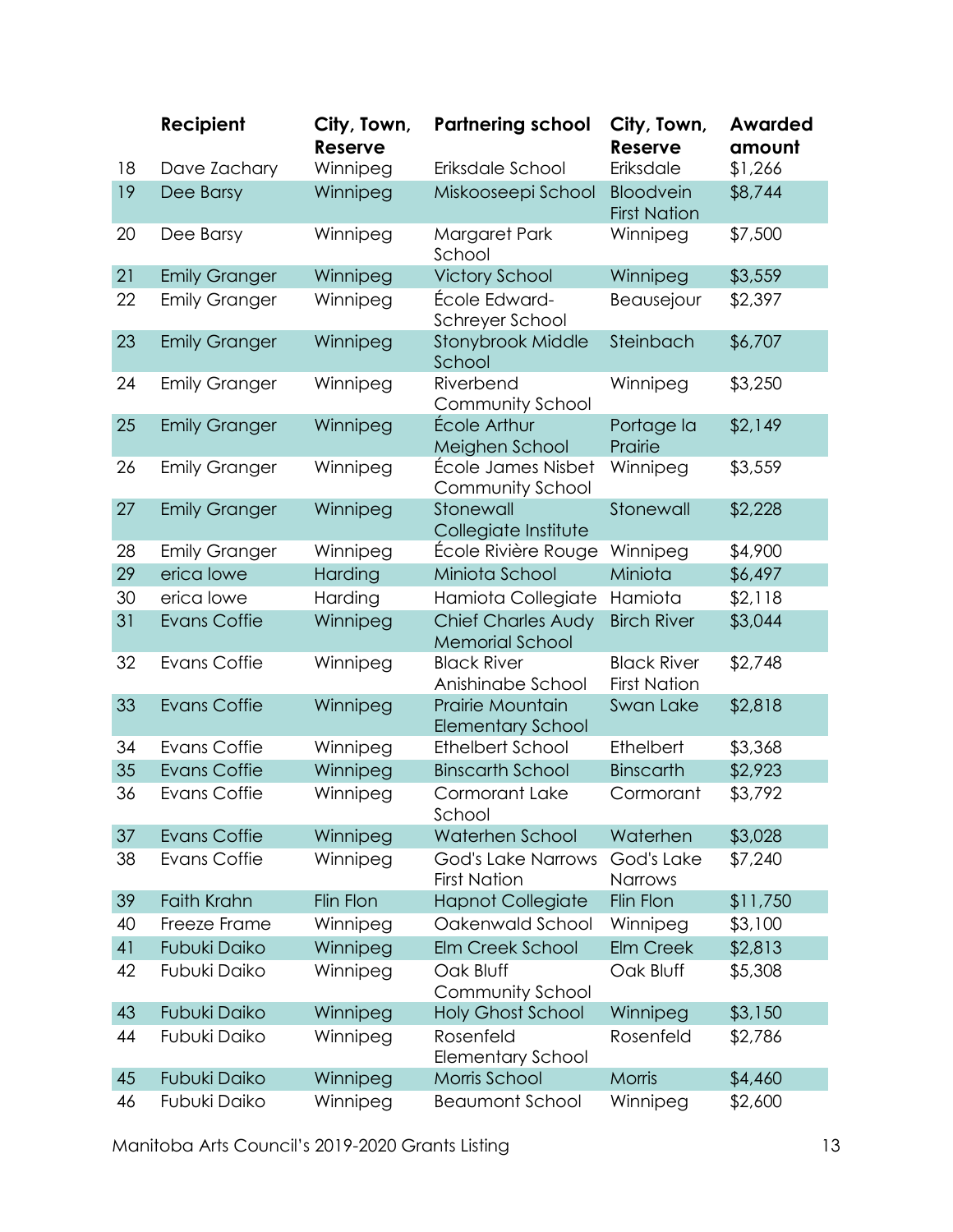|    | Recipient                        | City, Town,<br>Reserve | <b>Partnering school</b>                          | City, Town,<br>Reserve | <b>Awarded</b><br>amount |
|----|----------------------------------|------------------------|---------------------------------------------------|------------------------|--------------------------|
| 47 | Fubuki Daiko                     | Winnipeg               | <b>Rosenort School</b>                            | Rosenort               | \$3,086                  |
| 48 | Fubuki Daiko                     | Winnipeg               | École Constable<br><b>Edward Finney</b><br>School | Winnipeg               | \$5,750                  |
| 49 | Gérald Laroche                   | Winnipeg               | École Taché                                       | Winnipeg               | \$7,500                  |
| 50 | Gérald Laroche                   | Winnipeg               | Henry G. Izatt<br>Middle School                   | Winnipeg               | \$1,500                  |
| 51 | <b>Goldrock Press</b>            | Norway<br>House        | <b>Jack River School</b>                          | Norway<br>House        | \$7,500                  |
| 52 | Guady Serrano-<br><b>Diez</b>    | Winnipeg               | Our Lady of Victory<br>School                     | Winnipeg               | \$1,600                  |
| 53 | Guady Serrano-<br><b>Diez</b>    | Winnipeg               | École Sacré-Coeur                                 | Winnipeg               | \$2,660                  |
| 54 | <b>Heather Martens</b><br>Rempel | MacGregor              | <b>Tyndall Park School</b>                        | Winnipeg               | \$6,618                  |
| 55 | <b>Heather Martens</b><br>Rempel | <b>MacGregor</b>       | Deerwood<br><b>Elementary School</b>              | Thompson               | \$7,500                  |
| 56 | <b>Heather Martens</b><br>Rempel | MacGregor              | Plumas Elementary<br>School                       | Plumas                 | \$2,258                  |
| 57 | <b>Heather Martens</b><br>Rempel | MacGregor              | MacGregor<br>Collegiate                           | <b>MacGregor</b>       | \$5,800                  |
| 58 | <b>Heather Martens</b><br>Rempel | MacGregor              | <b>Westpark School</b>                            | Portage la<br>Prairie  | \$2,212                  |
| 59 | <b>Heidi Phillips</b>            | Winnipeg               | Fort Richmond<br>Collegiate                       | Winnipeg               | \$15,000                 |
| 60 | Janine Tougas                    | Winnipeg               | Chief Peguis Junior<br>High                       | Winnipeg               | \$9,800                  |
| 61 | <b>Jay Stoller</b>               | Winnipeg               | <b>Rivers Elementary</b><br>School                | <b>Rivers</b>          | \$5,255                  |
| 62 | <b>Jay Stoller</b>               | Winnipeg               | Parc la Salle School                              | Winnipeg               | \$3,000                  |
| 63 | Jay Stoller                      | Winnipeg               | <b>Riverton Early</b><br>Middle School            | Riverton               | \$4,704                  |
| 64 | <b>Jay Stoller</b>               | Winnipeg               | Dr. D.W. Penner<br>School                         | Winnipeg               | \$1,500                  |
| 65 | Joan Trott                       | Hamiota                | <b>Decker Colony</b><br>School                    | Decker                 | \$6,028                  |
| 66 | Judy Cook                        | Winnipeg               | <b>Reston School</b>                              | Reston                 | \$6,004                  |
| 67 | <b>Judy Cook</b>                 | Winnipeg               | Joseph Teres School                               | Winnipeg               | \$3,000                  |
| 68 | Karen Cornelius                  | Winnipeg               | Strathcona School                                 | Winnipeg               | \$15,000                 |
| 69 | <b>KC Adams</b>                  | Winnipeg               | École Henri-<br>Bergeron                          | St. Boniface           | \$2,150                  |
| 70 | Lasha Mowchun                    | Winnipeg               | <b>Windsor Park</b><br>Collegiate                 | Winnipeg               | \$7,500                  |
| 71 | Lasha Mowchun                    | Winnipeg               | Seven Oaks Met<br>School                          | Winnipeg               | \$4,550                  |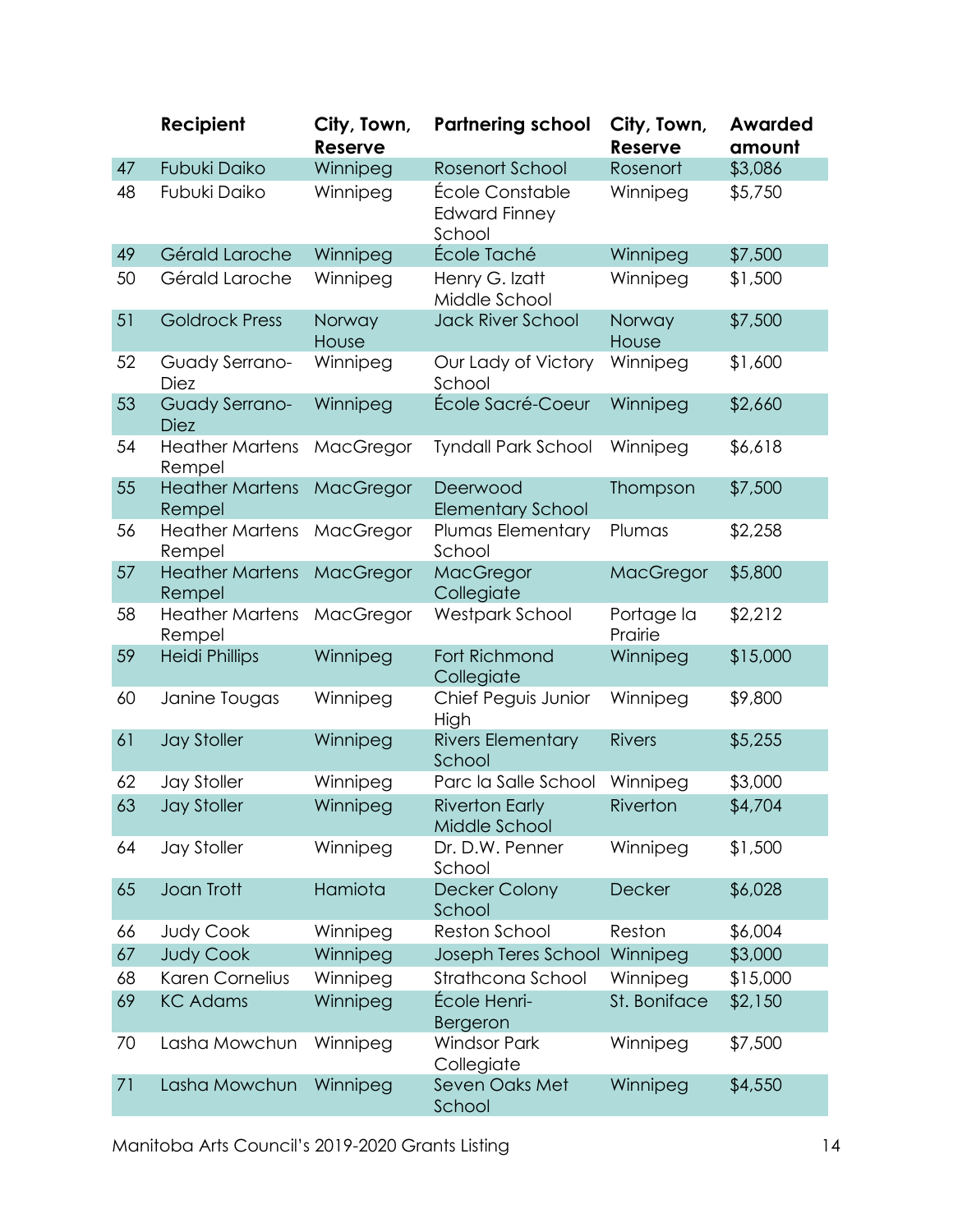|    | Recipient                   | City, Town,<br><b>Reserve</b> | <b>Partnering school</b>                    | City, Town,<br><b>Reserve</b> | <b>Awarded</b><br>amount |
|----|-----------------------------|-------------------------------|---------------------------------------------|-------------------------------|--------------------------|
| 72 | Lasha Mowchun               | Winnipeg                      | Maples Met School                           | Winnipeg                      | \$4,550                  |
| 73 | Lasha Mowchun               | Winnipeg                      | <b>Otter Nelson River</b><br>School         | <b>Cross Lake</b>             | \$7,499                  |
| 74 | Lasha Mowchun               | Winnipeg                      | Jack River School                           | Norway<br>House               | \$5,901                  |
| 75 | Leigh-Anne<br>Kehler        | Winnipeg                      | <b>West Park School</b>                     | Altona                        | \$4,000                  |
| 76 | Leigh-Anne<br>Kehler        | Winnipeg                      | Centennial School                           | Lac Du<br><b>Bonnet</b>       | \$3,650                  |
| 77 | Leigh-Anne<br>Kehler        | Winnipeg                      | Ralph Maybank<br>School                     | Winnipeg                      | \$2,400                  |
| 78 | Leigh-Anne<br>Kehler        | Winnipeg                      | Chancellor<br>Elementary                    | Winnipeg                      | \$5,000                  |
| 79 | Lindsey White               | Winnipeg                      | <b>Glenelm School</b>                       | Winnipeg                      | \$4,250                  |
| 80 | Lindsey White               | Winnipeg                      | <b>Inkster School</b>                       | Winnipeg                      | \$5,400                  |
| 81 | Lindsey White               | Winnipeg                      | Children of the<br>Earth High School        | Winnipeg                      | \$7,200                  |
| 82 | Marcela<br>Mangarelli       | Winnipeg                      | Collège Jeanne-<br>Sauvé                    | Winnipeg                      | \$1,100                  |
| 83 | Marcela<br>Mangarelli       | Winnipeg                      | <b>Miles Macdonell</b><br>Collegiate        | Winnipeg                      | \$550                    |
| 84 | Margaret Shaw-<br>MacKinnon | Winnipeg                      | <b>Vincent Massey</b><br>Collegiate         | Winnipeg                      | \$1,500                  |
| 85 | Margaret Shaw-<br>MacKinnon | Winnipeg                      | Melita School                               | Melita                        | \$2,843                  |
| 86 | Michael Falk                | Winnipeg                      | Hugh John<br>MacDonald School               | Winnipeg                      | \$12,500                 |
| 87 | Micheline<br>Marchildon     | Winnipeg                      | École/Collège<br>régional Gabrielle-<br>Roy | lle-des-<br>Chênes            | \$2,395                  |
| 88 | Mosaika                     | Winnipeg                      | École Dugald<br>School                      | Dugald                        | \$7,500                  |
| 89 | Physically<br>Speaking      | Winnipeg                      | Warren Collegiate                           | Warren                        | \$1,988                  |
| 90 | Physically<br>Speaking      | Winnipeg                      | Frontier<br>Mosakahiken<br>School           | Moose Lake                    | \$2,421                  |
| 91 | <b>Praire Allure</b>        | Swan Lake                     | <b>Kamsley Colony</b><br>School             | Notre Dame<br>de Lourdes      | \$2,362                  |
| 92 | Praire Allure               | Swan Lake                     | Sandy Bank School                           | Cypress River                 | \$2,822                  |
| 93 | Praire Allure               | Swan Lake                     | Whistling Wind<br>Colony School             | Glenboro                      | \$6,584                  |
| 94 | Praire Allure               | Swan Lake                     | Shady Lane School                           | Treherne                      | \$3,225                  |
| 95 | <b>Praire Allure</b>        | Swan Lake                     | Cartwright School                           | Cartwright                    | \$2,520                  |
| 96 | <b>Randy Guest</b>          | Winnipeg                      | Daerwood School                             | Selkirk                       | \$4,890                  |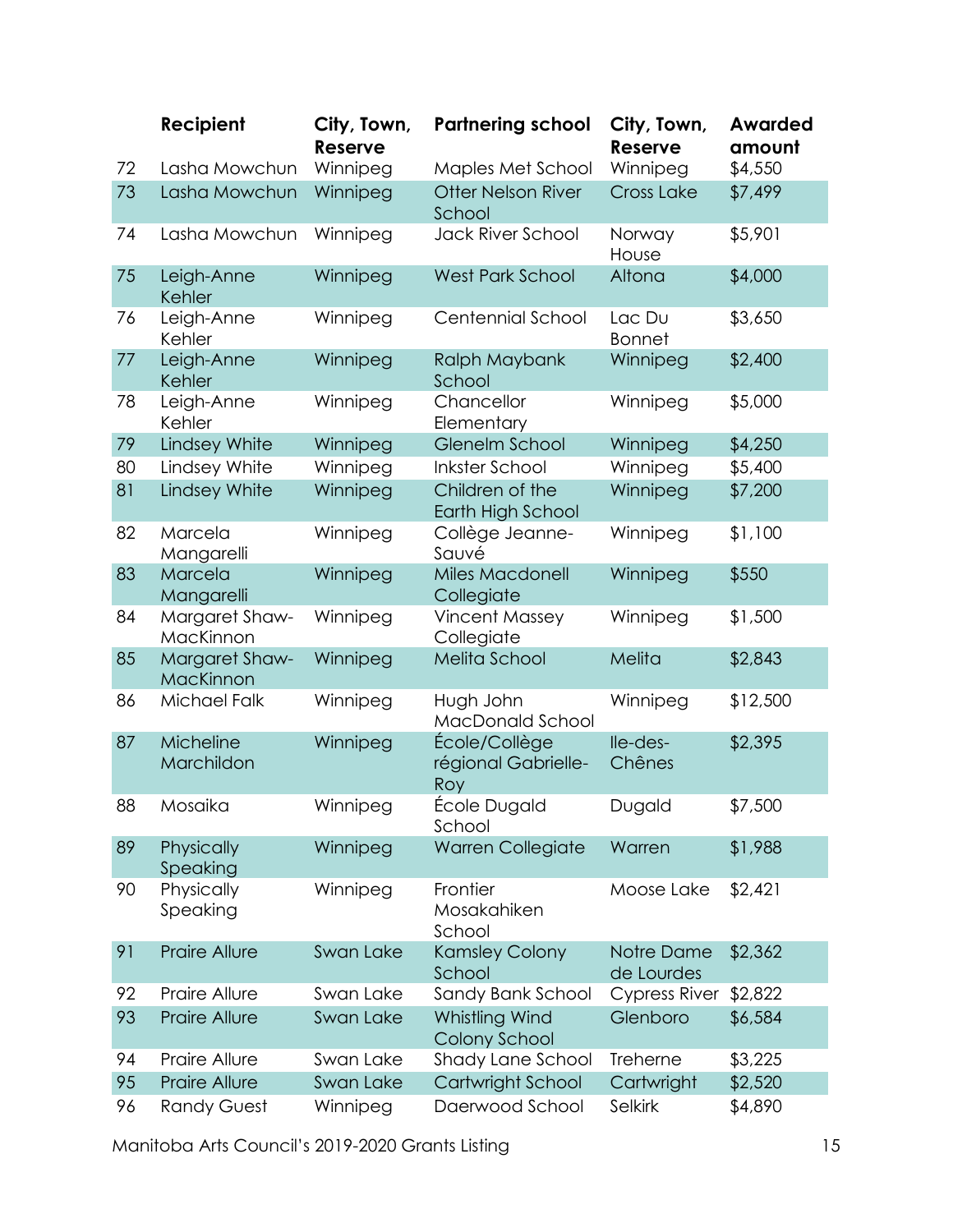|     | Recipient                    | City, Town,<br><b>Reserve</b> | <b>Partnering school</b>                          | City, Town,<br>Reserve | <b>Awarded</b><br>amount |
|-----|------------------------------|-------------------------------|---------------------------------------------------|------------------------|--------------------------|
| 97  | <b>Randy Guest</b>           | Winnipeg                      | Acadia Junior High                                | Winnipeg               | \$3,500                  |
| 98  | <b>Randy Guest</b>           | Winnipeg                      | <b>Tech-Vocational</b><br><b>High School</b>      | Winnipeg               | \$2,900                  |
| 99  | Rebecca<br>Sawdon            | Winnipeg                      | Christ the King<br>School                         | Winnipeg               | \$1,500                  |
| 100 | <b>Rob Crooks</b>            | Winnipeg                      | University .of<br>Winnipeg<br>Collegiate          | Winnipeg               | \$4,900                  |
| 101 | Stephen Sim                  | Winnipeg                      | <b>Faraday School</b>                             | Winnipeg               | \$1,700                  |
| 102 | Stephen Sim                  | Winnipeg                      | <b>Crocus Plains</b><br>Regional<br>Secondary     | <b>Brandon</b>         | \$3,006                  |
| 103 | Stephen Sim                  | Winnipeg                      | <b>Green Valley</b><br>School                     | Grunthal               | \$2,448                  |
| 104 | Stephen Sim                  | Winnipeg                      | Gillam School                                     | Gillam                 | \$5,260                  |
| 105 | <b>Ted Longbottom</b>        | Scanterbury                   | Whitemouth School                                 | Whitemouth             | \$4,180                  |
| 106 | Ted Longbottom               | Scanterbury                   | Walter Whyte<br>School                            | Grand<br>Marais        | \$1,848                  |
| 107 | Ted Longbottom               | Scanterbury                   | École O'Kelly                                     | Shilo                  | \$3,431                  |
| 108 | Ted Longbottom               | Scanterbury                   | <b>Bernie Wolfe School</b>                        | Winnipeg               | \$2,200                  |
| 109 | <b>Ted Longbottom</b>        | Scanterbury                   | Ste. Anne<br><b>Elementary School</b>             | Ste Anne               | \$2,300                  |
| 110 | Ted Longbottom               | Scanterbury                   | <b>Fisher Branch Early</b><br><b>Years School</b> | Fisher Branch          | \$2,980                  |
| 111 | <b>Ted Longbottom</b>        | Scanterbury                   | École Swan River<br>South School                  | <b>Swan River</b>      | \$3,782                  |
| 112 | Ted Longbottom               | Scanterbury                   | Shoal Lake School                                 | Shoal Lake             | \$3,278                  |
| 113 | <b>TiBert le</b><br>Voyageur | Winnipeg                      | École St. Adolphe<br>School                       | St. Adolphe            | \$4,930                  |
| 114 | Tipi Joe                     | Winnipeg                      | École Varennes                                    | Winnipeg               | \$2,750                  |
| 115 | Winston<br>Wuttunee          | Winnipeg                      | <b>Forest Park School</b>                         | Winnipeg               | \$3,000                  |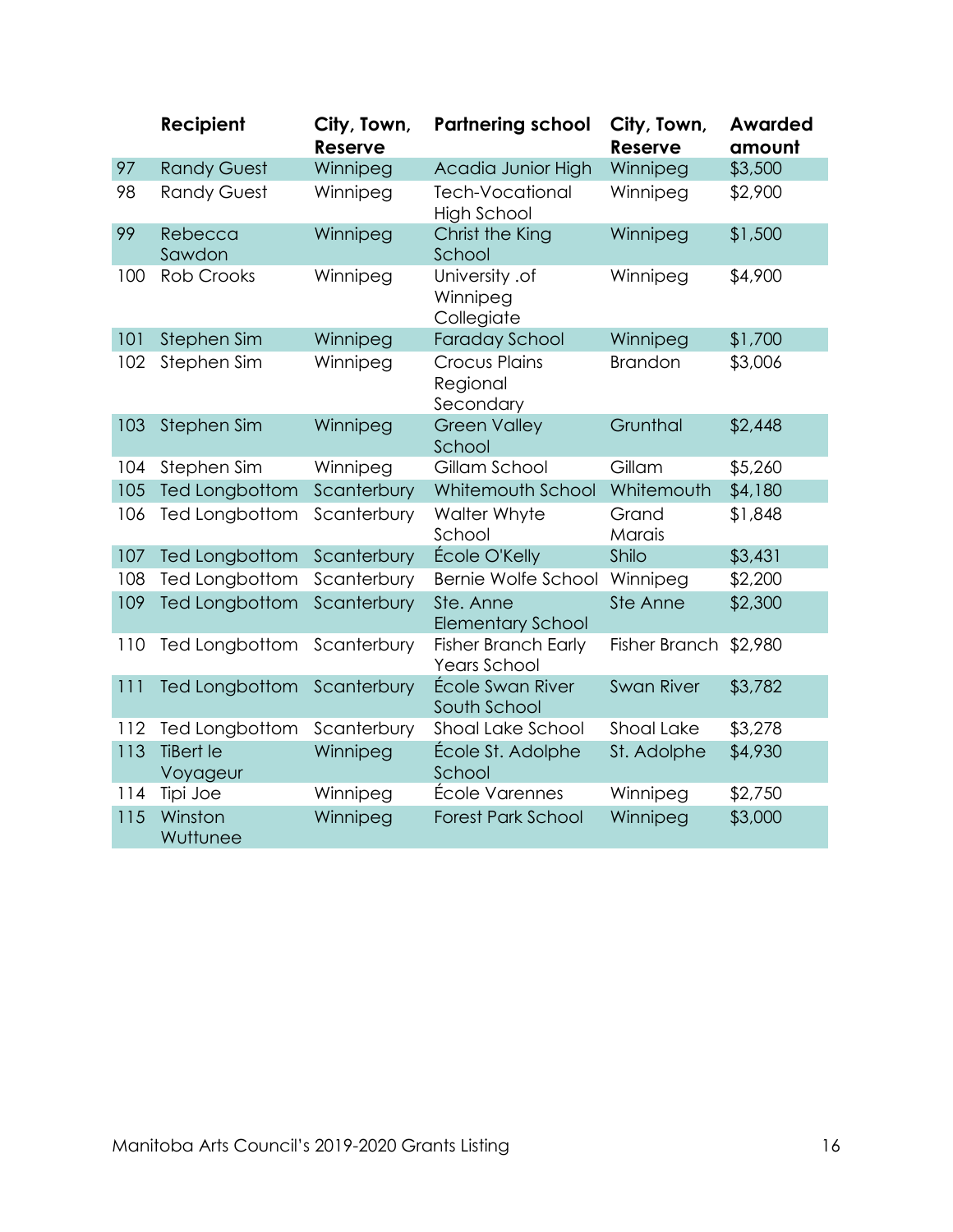#### <span id="page-19-0"></span>**Learn – Residencies**

The **Residencies** program supports creation or research-based residency opportunities for professional artists in all disciplines. Applicants may apply for travel to have time and space in the Riding Mountain Artists' Residency, the Churchill Artists' Residency, or a residency opportunity of the artists' choosing.

| <b>Number of applications</b> 35  |                                                                    |
|-----------------------------------|--------------------------------------------------------------------|
| <b>Requested amount</b> \$129,868 |                                                                    |
|                                   | <b>Number of awards</b> 22 (63% of all applications reviewed)      |
|                                   | <b>Awarded amount</b> \$71,912 (55% of the total requested amount) |

|                | Recipient              | City, Town,<br><b>Reserve</b> | <b>Awarded</b><br>amount |
|----------------|------------------------|-------------------------------|--------------------------|
| $\mathbf{1}$   | <b>Alain Delannoy</b>  | Winnipeg                      | \$5,000                  |
| 2              | Andrew Balfour         | Winnipeg                      | \$2,390                  |
| 3              | Anita Daher            | Winnipeg                      | \$2,287                  |
| $\overline{4}$ | <b>Ben Davis</b>       | <b>Brandon</b>                | \$2,623                  |
| $\overline{5}$ | <b>Bram Keast</b>      | Winnipeg                      | \$500                    |
| 6              | <b>Brendon Ehinger</b> | <b>Brandon</b>                | \$2,093                  |
| $\overline{7}$ | Cullen Bingeman        | Winnipeg                      | \$1,315                  |
| 8              | Erin McGrath           | Winnipeg                      | \$7,000                  |
| 9              | Karen Cornelius        | Winnipeg                      | \$10,000                 |
| 10             | <b>Karen Press</b>     | Winnipeg                      | \$1,000                  |
| 11             | Kathleen Hiley         | Winnipeg                      | \$6,780                  |
| 12             | Kristin Nelson         | Winnipeg                      | \$4,900                  |
| 13             | Laurie Lam             | Winnipeg                      | \$1,000                  |
| 14             | Melissa Coyle          | Winnipeg                      | \$1,909                  |
| 15             | <b>Michael Boss</b>    | Winnipeg                      | \$525                    |
| 16             | Natalie Bohrn          | Onanole                       | \$1,650                  |
| 17             | <b>Rory Runnells</b>   | Winnipeg                      | \$10,000                 |
| 18             | Sasha Amaya            | Winnipeg                      | \$5,000                  |
| 19             | Shaun de Rooy          | Winnipeg                      | \$1,280                  |
| 20             | Tanja Woloshen         | Winnipeg                      | \$2,550                  |
| 21             | <b>Tricia Wasney</b>   | Winnipeg                      | \$1,250                  |
| 22             | <b>Trish Cooper</b>    | Winnipeg                      | \$860                    |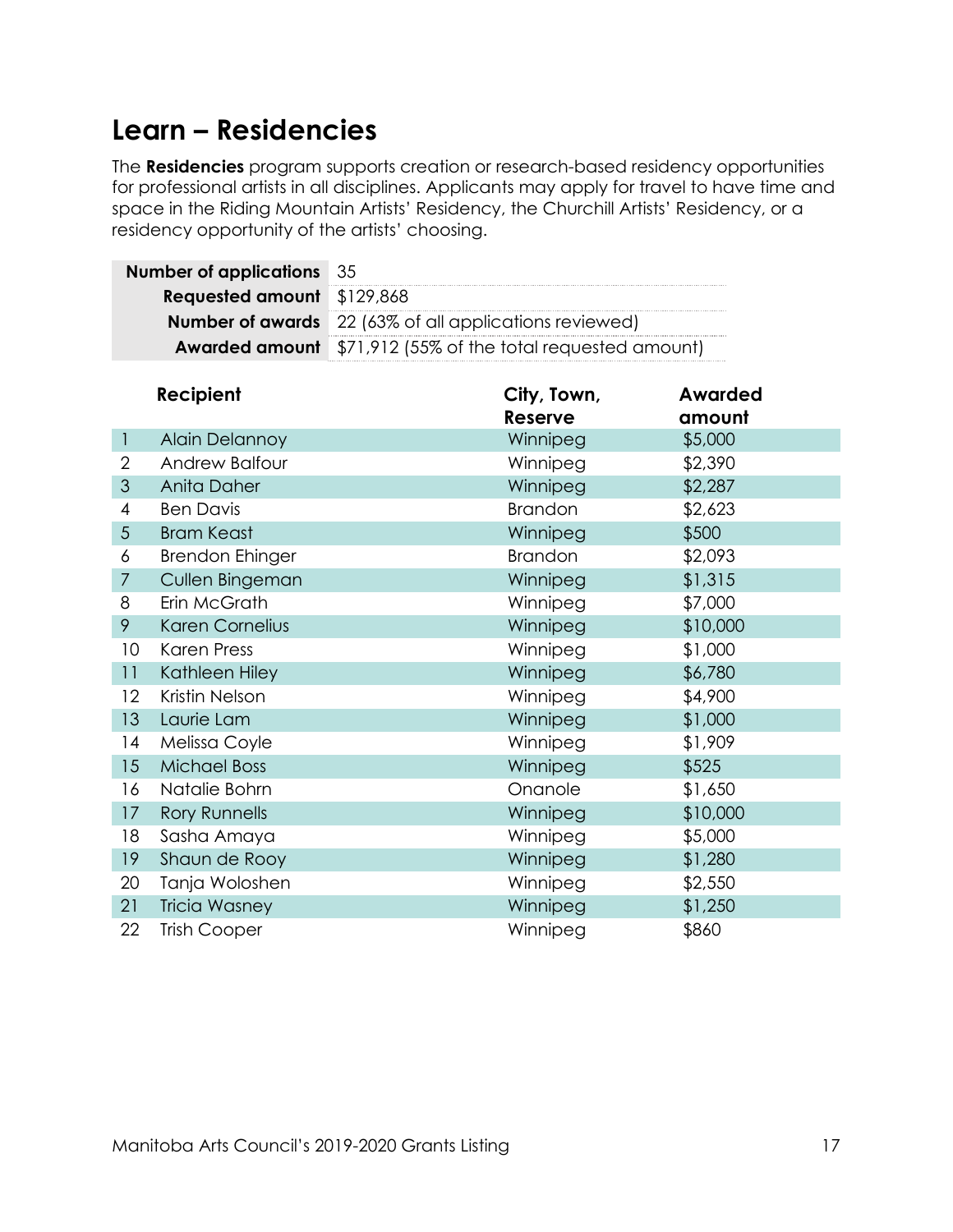#### <span id="page-20-0"></span>**Learn – Travel/PD**

The **Travel/Professional Development** program supports professional artists and arts/cultural professionals in all disciplines for activities related to the development of their practice or careers.

| <b>Number of applications</b> 187 |                                                                    |
|-----------------------------------|--------------------------------------------------------------------|
| <b>Requested amount</b> \$163,251 |                                                                    |
|                                   | <b>Number of awards</b> 119 (64% of all applications reviewed)     |
|                                   | <b>Awarded amount</b> \$94,606 (58% of the total requested amount) |

|                | Recipient              | City, Town,<br><b>Reserve</b> | <b>Awarded</b><br>amount |
|----------------|------------------------|-------------------------------|--------------------------|
| $\mathbf{I}$   | <b>Aaron Hutton</b>    | Winnipeg                      | \$750                    |
| $\overline{2}$ | Aaron Zeghers          | Camp Morton                   | \$1,000                  |
| 3              | Aaron Zeghers          | Camp Morton                   | \$1,000                  |
| 4              | Abigail Auld           | Winnipeg                      | \$1,000                  |
| 5              | Alex Keim              | Winnipeg                      | \$550                    |
| 6              | Amanda Forest          | Winnipeg                      | \$750                    |
| $\overline{7}$ | Amber Epp              | Winnipeg                      | \$875                    |
| 8              | Amber O'Reilly         | Winnipeg                      | \$1,000                  |
| 9              | Andrea Lett            | Winnipeg                      | \$1,000                  |
| 10             | Angeline Schellenberg  | Winnipeg                      | \$150                    |
| 11             | Ash Alberg             | Winnipeg                      | \$750                    |
| 12             | bola opaleke           | Winnipeg                      | \$1,000                  |
| 13             | <b>Brandi-Olenick</b>  | Winnipeg                      | \$250                    |
| 14             | <b>Brenna George</b>   | Winnipeg                      | \$846                    |
| 15             | <b>Brent Johnson</b>   | Winnipeg                      | \$1,000                  |
| 16             | Candace Lipischak      | Otterburne                    | \$1,000                  |
| 17             | Chimwemwe Undi         | Winnipeg                      | \$698                    |
| 18             | Christina Hajjar       | Winnipeg                      | \$438                    |
| 19             | Colleen Nelson         | Winnipeg                      | \$750                    |
| 20             | Connie Chappel         | Winnipeg                      | \$1,000                  |
| 21             | <b>Conrad Sweatman</b> | Winnipeg                      | \$433                    |
| 22             | crys cole              | Winnipeg                      | \$1,000                  |
| 23             | Damien Ferland         | Winnipeg                      | \$750                    |
| 24             | Danny Schur            | Winnipeg                      | \$750                    |
| 25             | Daria Salamon          | Winnipeg                      | \$1,000                  |
| 26             | Darla Contois          | Winnipeg                      | \$750                    |
| 27             | <b>Darla Contois</b>   | Winnipeg                      | \$750                    |
| 28             | Darryl Buck            | Winnipeg                      | \$1,000                  |
| 29             | David Knipe            | Winnipeg                      | \$750                    |
| 30             | Davis Plett            | Winnipeg                      | \$712                    |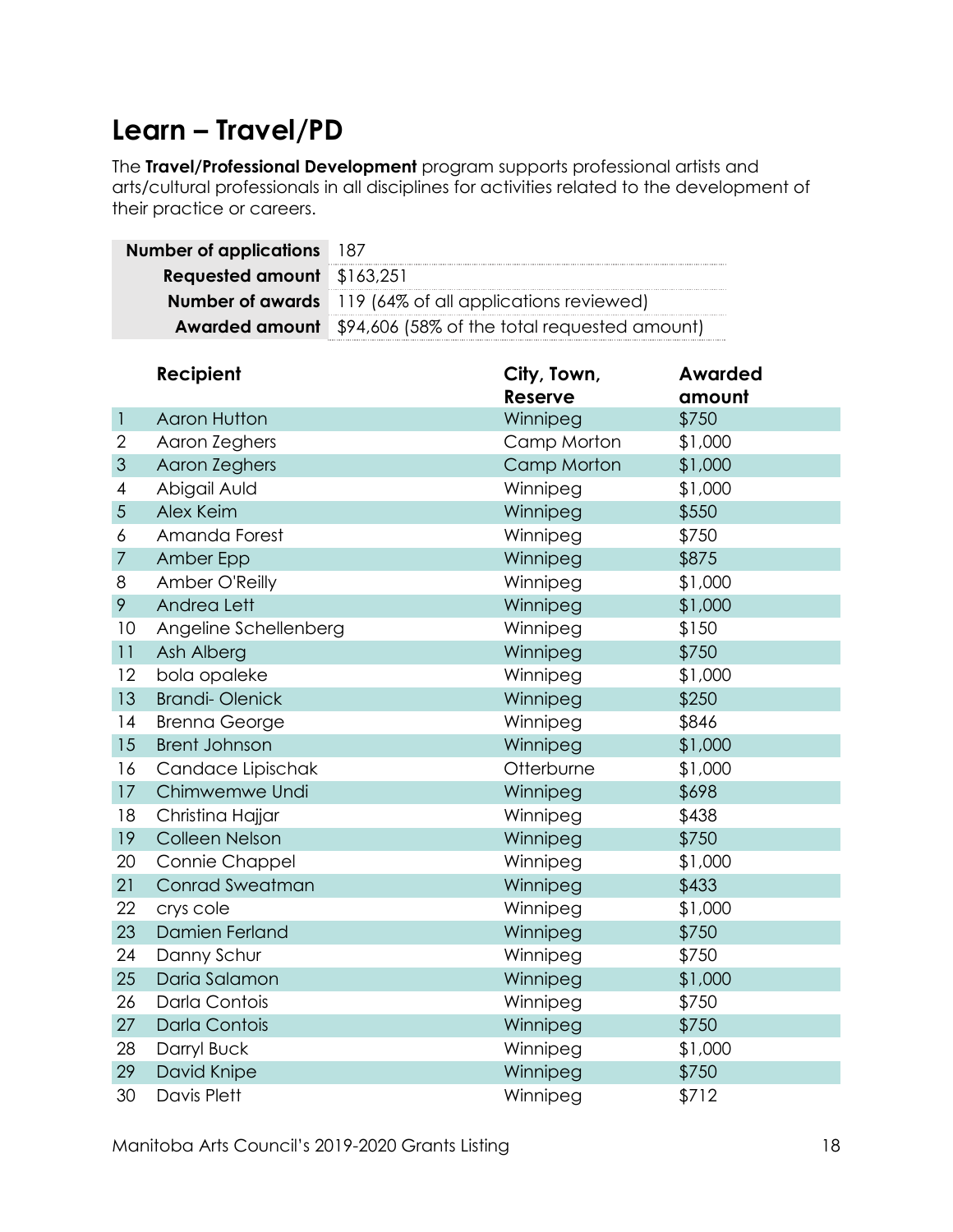|    | Recipient                   | City, Town,<br><b>Reserve</b> | <b>Awarded</b><br>amount |
|----|-----------------------------|-------------------------------|--------------------------|
| 31 | Deborah Falk                | Winnipegosis                  | \$350                    |
| 32 | Dele O                      | Winnipeg                      | \$875                    |
| 33 | Donna Besel                 | Lac du Bonnet                 | \$950                    |
| 34 | Drue Langlois               | <b>Brandon</b>                | \$608                    |
| 35 | <b>Emily Solstice Tait</b>  | Winnipeg                      | \$1,000                  |
| 36 | Emma Dal Monte              | Winnipeg                      | \$750                    |
| 37 | Erin Propp                  | Winnipeg                      | \$1,000                  |
| 38 | Francesca Carella Arfinengo | Winnipeg                      | \$619                    |
| 39 | Gabriel Tougas              | Winnipeg                      | \$1,000                  |
| 40 | Gislina Patterson           | Winnipeg                      | \$750                    |
| 41 | <b>Heather Komus</b>        | Winnipeg                      | \$500                    |
| 42 | <b>Heidi Ouellette</b>      | Winnipeg                      | \$375                    |
| 43 | Helga Jakobson              | Winnipeg                      | \$1,000                  |
| 44 | Hope Nicholson              | Winnipeg                      | \$1,000                  |
| 45 | <b>Hope Nicholson</b>       | Winnipeg                      | \$1,000                  |
| 46 | Jane Fingler                | Toronto                       | \$1,000                  |
| 47 | Janet Shaw-Russell          | <b>Brandon</b>                | \$750                    |
| 48 | jaymez                      | Winnipeg                      | \$1,000                  |
| 49 | Jeanne Randolph             | Winnipeg                      | \$750                    |
| 50 | Jen Sonnenberg              | Stonewall                     | \$750                    |
| 51 | Jenny Steinke-Magnus        | Winnipeg                      | \$750                    |
| 52 | Jessee Havey                | Winnipeg                      | \$750                    |
| 53 | Joanne Epp                  | Winnipeg                      | \$150                    |
| 54 | Jocelyne Le Léannec         | Winnipeg                      | \$875                    |
| 55 | John Patterson              | Winnipeg                      | \$750                    |
| 56 | Jolene Bailie               | Winnipeg                      | \$1,000                  |
| 57 | Jolene Bailie               | Winnipeg                      | \$1,000                  |
| 58 | Joyce Clouston              | Winnipeg                      | \$1,000                  |
| 59 | Kae Sasaki                  | Winnipeg                      | \$650                    |
| 60 | Karen Clark                 | Flin Flon                     | \$1,000                  |
| 61 | Katrina Craig               | Winnipeg                      | \$1,000                  |
| 62 | Kendra Coulter              | Winnipeg                      | \$750                    |
| 63 | Keri Latimer                | Winnipeg                      | \$875                    |
| 64 | Kerry DuWors                | <b>Brandon</b>                | \$750                    |
| 65 | Kimberly Craig              | Winnipeg                      | \$1,000                  |
| 66 | Kristin Nelson              | Winnipeg                      | \$394                    |
| 67 | Liv Valmestad               | Winnipeg                      | \$544                    |
| 68 | Luann Hiebert               | Steinbach                     | \$199                    |
| 69 | Luther Konadu               | Winnipeg                      | \$850                    |
| 70 | Lydia Hamel                 | Winnipeg                      | \$1,000                  |
| 71 | M. C. Joudrey               | Winnipeg                      | \$1,000                  |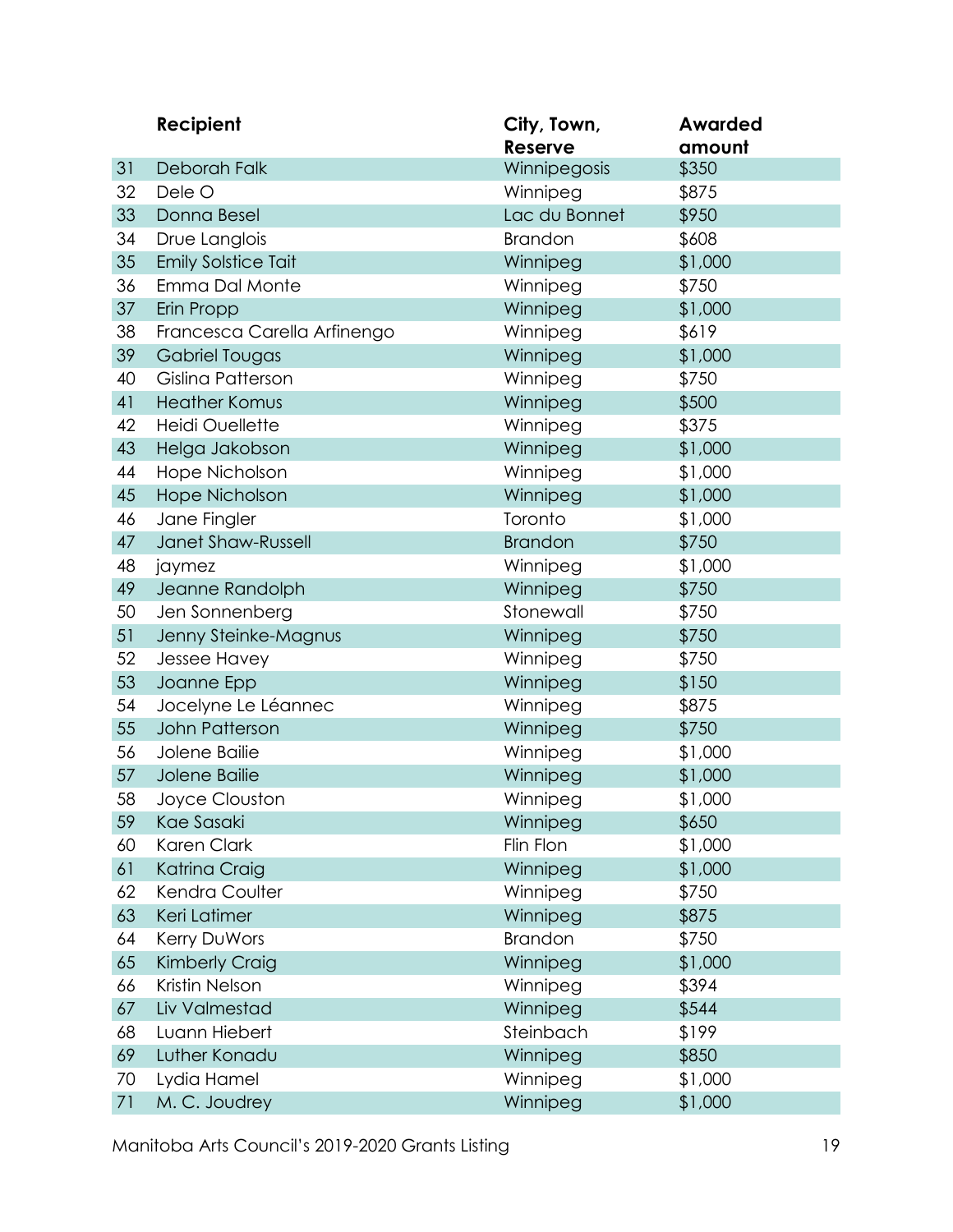|     | Recipient                  | City, Town,<br><b>Reserve</b> | <b>Awarded</b><br>amount |
|-----|----------------------------|-------------------------------|--------------------------|
| 72  | Maribeth Tabanera          | Winnipeg                      | \$750                    |
| 73  | <b>Matthew Patton</b>      | Winnioeg                      | \$705                    |
| 74  | Megumi Masaki              | <b>Brandon</b>                | \$1,000                  |
| 75  | Mel Marginet               | Winnipeg                      | \$1,000                  |
| 76  | Melanie Rocan              | Arnes                         | \$550                    |
| 77  | Melissa Van Soelen         | Winnipeg                      | \$375                    |
| 78  | Michael Falk               | Winnipeg                      | \$1,000                  |
| 79  | Milos Mitrovic             | Winnipeg                      | \$1,000                  |
| 80  | N. Jeremy Hamm             | Winnipeg                      | \$1,000                  |
| 81  | Naomi Guilbert             | Winnipeg                      | \$1,000                  |
| 82  | Naomi Woo                  | Winnipeg                      | \$875                    |
| 83  | Örjan Sandred              | Winnipeg                      | \$800                    |
| 84  | Paul Levasseur             | Winnipeg                      | \$650                    |
| 85  | <b>Raine Hamilton</b>      | Winnipeg                      | \$800                    |
| 86  | Rea Kavanagh               | Winnipeg                      | \$1,000                  |
| 87  | Rebecca Sawdon             | Winnipeg                      | \$728                    |
| 88  | <b>Rhonda Head</b>         | Opaskwayak                    | \$875                    |
| 89  | <b>Richard Zaric</b>       | Winnipeg                      | \$490                    |
| 90  | <b>Rick Chafe</b>          | Winnipeg                      | \$459                    |
| 91  | Rosemarie Péloquin         | Saint-Pierre-Jolys            | \$875                    |
| 92  | S.M. Beiko                 | Winnipeg                      | \$1,000                  |
| 93  | Sacha Kopelow              | Winnipeg                      | \$1,000                  |
| 94  | Sally Ito                  | Winnipeg                      | \$150                    |
| 95  | Sam Penner                 | Winnipeg                      | \$664                    |
| 96  | Sarah Klassen              | Winnipeg                      | \$150                    |
| 97  | SashWeaver and SprangLady  | Winnipeg                      | \$1,000                  |
| 98  | Shaun de Rooy              | Winnipeg                      | \$1,000                  |
| 99  | shimby                     | Winnipeg                      | \$700                    |
|     | 100 Solmund MacPherson     | Winnipeg                      | \$1,000                  |
| 101 | Sonya Ballantyne           | Winnipeg                      | \$605                    |
| 102 | Stephanie Poruchnyk-Butler | Winnipeg                      | \$700                    |
|     | 103 Stun                   | Winnipeg                      | \$200                    |
|     | 104 Sue Proctor            | Winnipeg                      | \$1,000                  |
|     | 105 Sydney Clarke          | Winnipeg                      | \$1,000                  |
| 106 | Sylvia Matas               | Winnipeg                      | \$725                    |
| 107 | <b>Taylor Goodson</b>      | Winnipeg                      | \$750                    |
| 108 | <b>Tim Osmond</b>          | Winnipeg                      | \$639                    |
| 109 | Tim Smith                  | <b>Brandon</b>                | \$750                    |
| 110 | <b>Trevor Pick</b>         | Winnipeg                      | \$750                    |
| 111 | <b>Trevor Pick</b>         | Winnipeg                      | \$1,000                  |
|     | 112 Tricia Wasney          | Winnipeg                      | \$1,000                  |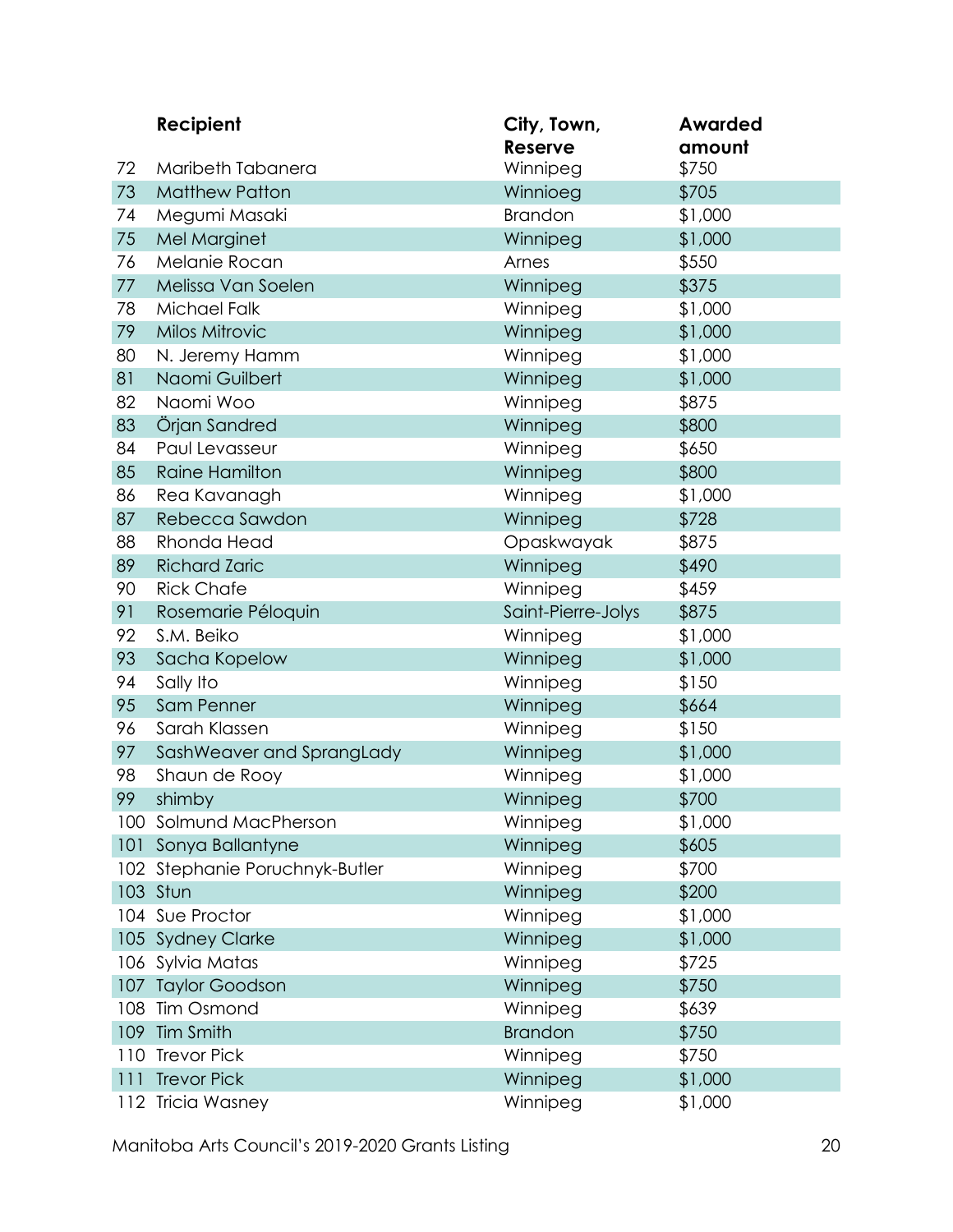| Recipient           | City, Town,<br><b>Reserve</b> | <b>Awarded</b><br>amount |
|---------------------|-------------------------------|--------------------------|
| 113 Victor Enns     | Gimli                         | \$1,000                  |
| 114 Victoria Perrie | Winnipeg                      | \$1,000                  |
| 115 Warren Carther  | Winnipeg                      | \$1,000                  |
| 116 Wren Brian      | Winnipeg                      | \$1,000                  |
| 117 Zahra Baseri    | Winnipeg                      | \$1,000                  |
| 118 Zorya Arrow     | Winnipeg                      | \$875                    |
| 119 Zorya Arrow     | Winnipeg                      | \$1,000                  |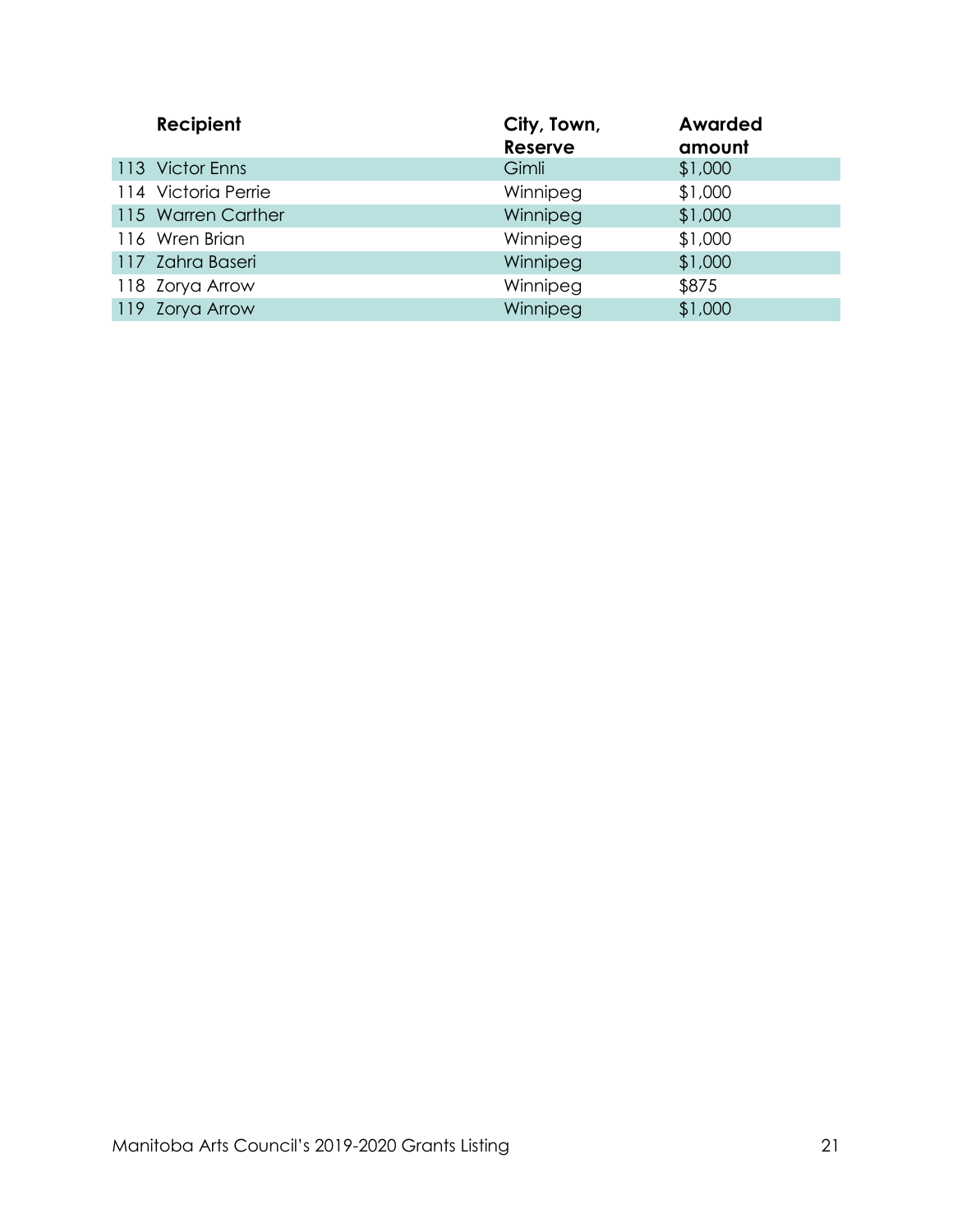### <span id="page-24-0"></span>**Indigenous 360 – Create**

The **Indigenous 360 Create** program supports the creation of new work or development of works in progress in all disciplines by professional Indigenous artists, art groups, and Knowledge Keepers.

| <b>Number of applications</b> 33  |                                                                    |
|-----------------------------------|--------------------------------------------------------------------|
| <b>Requested amount</b> \$358,696 |                                                                    |
|                                   | <b>Number of awards</b> 8 (24% of all applications reviewed)       |
|                                   | <b>Awarded amount</b> \$70,471 (20% of the total requested amount) |

|                | Recipient             | City, Town,<br><b>Reserve</b> | Awarded<br>amount |
|----------------|-----------------------|-------------------------------|-------------------|
|                | <b>Jessica Canard</b> | Winnipeg                      | \$2,221           |
| 2              | Joanne Soldier        | Winnipeg                      | \$15,000          |
| 3              | Jordan Stranger       | Winnipeg                      | \$7,500           |
| 4              | Joyce Clouston        | Winnipeg                      | \$7,500           |
| $\overline{5}$ | Marie-Josée Dandeneau | Winnipeg                      | \$10,000          |
| 6              | Rhonda Head           | Opaskwayak                    | \$5,750           |
| 7              | Rodney Bodner         | Winnipeg                      | \$7,500           |
| 8              | Waawaate              | <b>Thunder Bay</b>            | \$15,000          |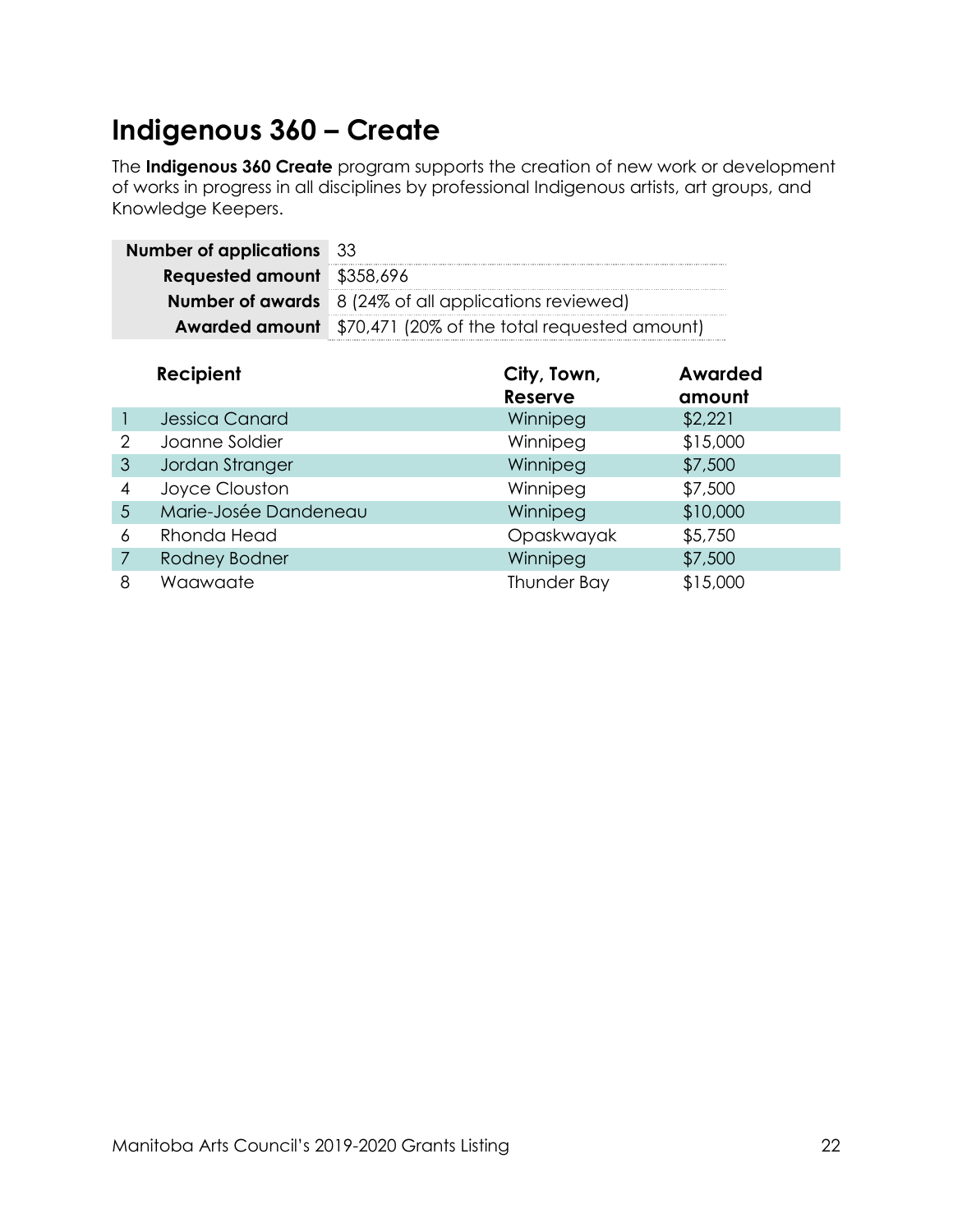#### <span id="page-25-0"></span>**Indigenous 360 – Learn**

The **Indigenous 360 Learn** program supports learning and artistic development activities in all disciplines for professional Indigenous artists, arts/cultural professionals, and Knowledge Keepers.

| <b>Number of applications</b> 4  |                                                                   |
|----------------------------------|-------------------------------------------------------------------|
| <b>Requested amount</b> \$15,000 |                                                                   |
|                                  | <b>Number of awards</b> 2 (50% of all applications reviewed)      |
|                                  | <b>Awarded amount</b> \$7,500 (50% of the total requested amount) |

| Recipient      | City, Town,<br>Reserve | Awarded<br>amount |
|----------------|------------------------|-------------------|
| Nova Courchene | Winnipeg               | \$2,500           |
| Renee Strong   | Winnipeg               | \$5,000           |

#### <span id="page-25-1"></span>**Indigenous 360 – Share**

The **Indigenous 360 Share** program supports the presentation of work in all disciplines by professional Indigenous artists, Knowledge Keepers, arts groups, and organizations.

| <b>Number of applications</b> 14  |                                                                    |
|-----------------------------------|--------------------------------------------------------------------|
| <b>Requested amount</b> \$125,955 |                                                                    |
|                                   | <b>Number of awards</b> 6 (43% of all applications reviewed)       |
|                                   | <b>Awarded amount</b> \$52,500 (42% of the total requested amount) |

|   | <b>Recipient</b>                               | City, Town,<br>Reserve | Awarded<br>amount |
|---|------------------------------------------------|------------------------|-------------------|
|   | <b>Arrow Red Hawk</b>                          | Ebb and Flow           | \$7,500           |
| 2 | David A. Robertson                             | Winnipeg               | \$7,500           |
| 3 | Franchesca Hebert-Spence                       | Winnipeg               | \$7,500           |
| 4 | Waawaate                                       | <b>Thunder Bay</b>     | \$7,500           |
| 5 | Wabiska Maengun                                | Winnipeg               | \$7,500           |
| 6 | Winnipeg Aboriginal Film and Video<br>Festival | Winnipeg               | \$15,000          |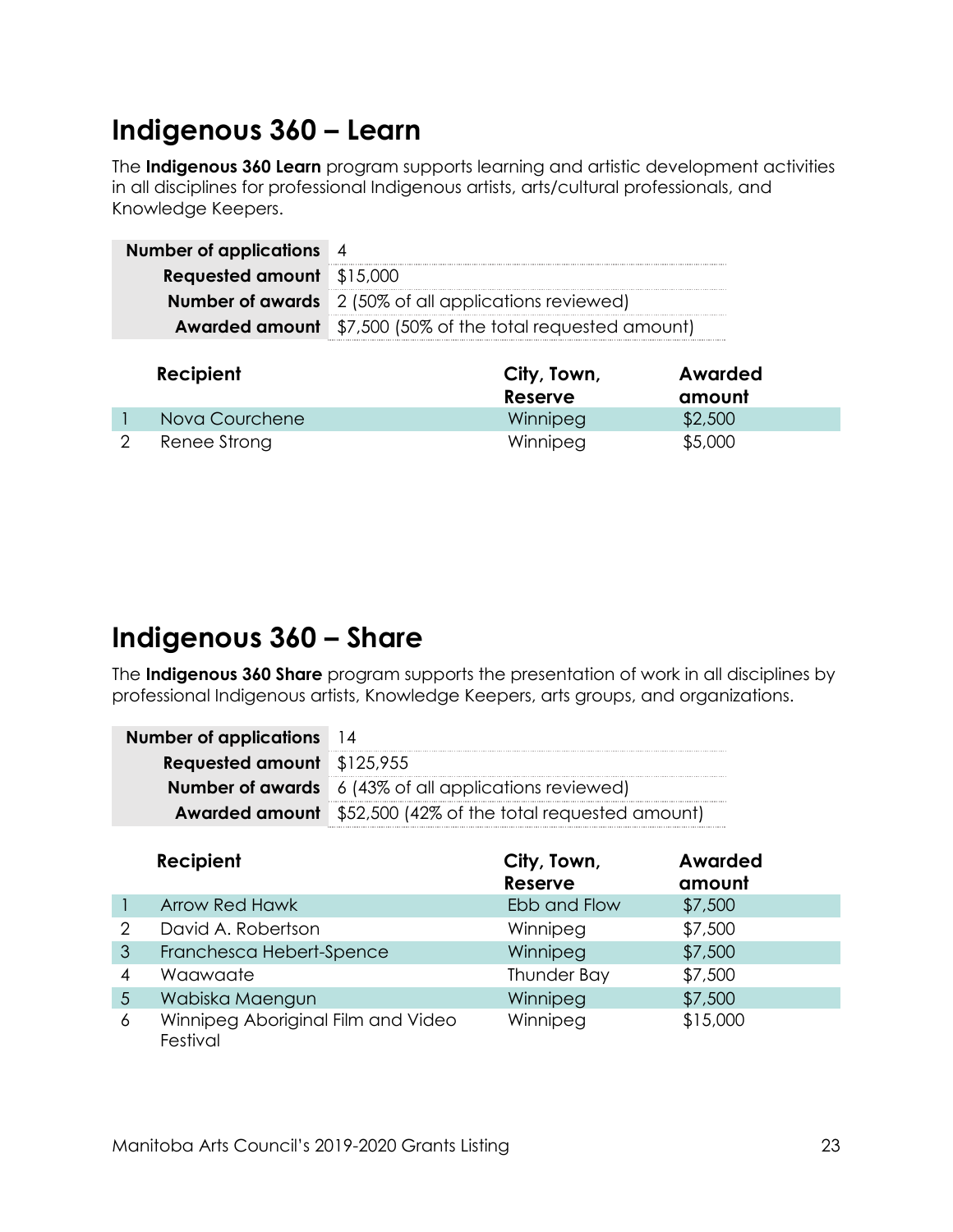#### <span id="page-26-0"></span>**Recognize – Competitions**

The **Competitions** program supports professional arts organizations that award prizes to aspiring and emerging professional artists.

| <b>Requested amount</b> \$26,500<br><b>Number of awards</b> 3 (75% of all applications reviewed) | <b>Number of applications</b> 4 |  |
|--------------------------------------------------------------------------------------------------|---------------------------------|--|
|                                                                                                  |                                 |  |
|                                                                                                  |                                 |  |
| <b>Awarded amount</b> \$16,500 (62% of the total requested amount)                               |                                 |  |

|              | Recipient                                       | City, Town,<br><b>Reserve</b> | Awarded<br>amount |
|--------------|-------------------------------------------------|-------------------------------|-------------------|
|              | Eckhardt-Gramatte National Music<br>Competition | <b>Brandon</b>                | \$9,000           |
| ◠            | Manitoba Band Association                       | Winnipeg                      | \$6,000           |
| $\mathbf{P}$ | Manitoba Choral Association                     | Winnipeg                      | \$1,500           |

### <span id="page-26-1"></span>**Recognize – Prizes**

The **Prizes** program celebrates achievements in the arts, honouring the excellence, resourcefulness, and imagination of individuals, groups, and organizations working in Manitoba. In 2020, MAC awarded the **Manitoba Arts Award of Distinction**, which recognizes the highest level of artistic excellence and contribution to the development of the arts in Manitoba by professional artists and arts/cultural professionals.

| <b>Number of applications</b> 16  |                                                                   |
|-----------------------------------|-------------------------------------------------------------------|
| <b>Requested amount</b> \$480,000 |                                                                   |
|                                   | <b>Number of awards</b> 1 (6% of all applications reviewed)       |
|                                   | <b>Awarded amount</b> \$30,000 (6% of the total requested amount) |
|                                   |                                                                   |

| Recipient     | City, Town,<br>Reserve | Awarded<br>amount |
|---------------|------------------------|-------------------|
| Alan Greyeyes | Winnipeg               | \$30,000          |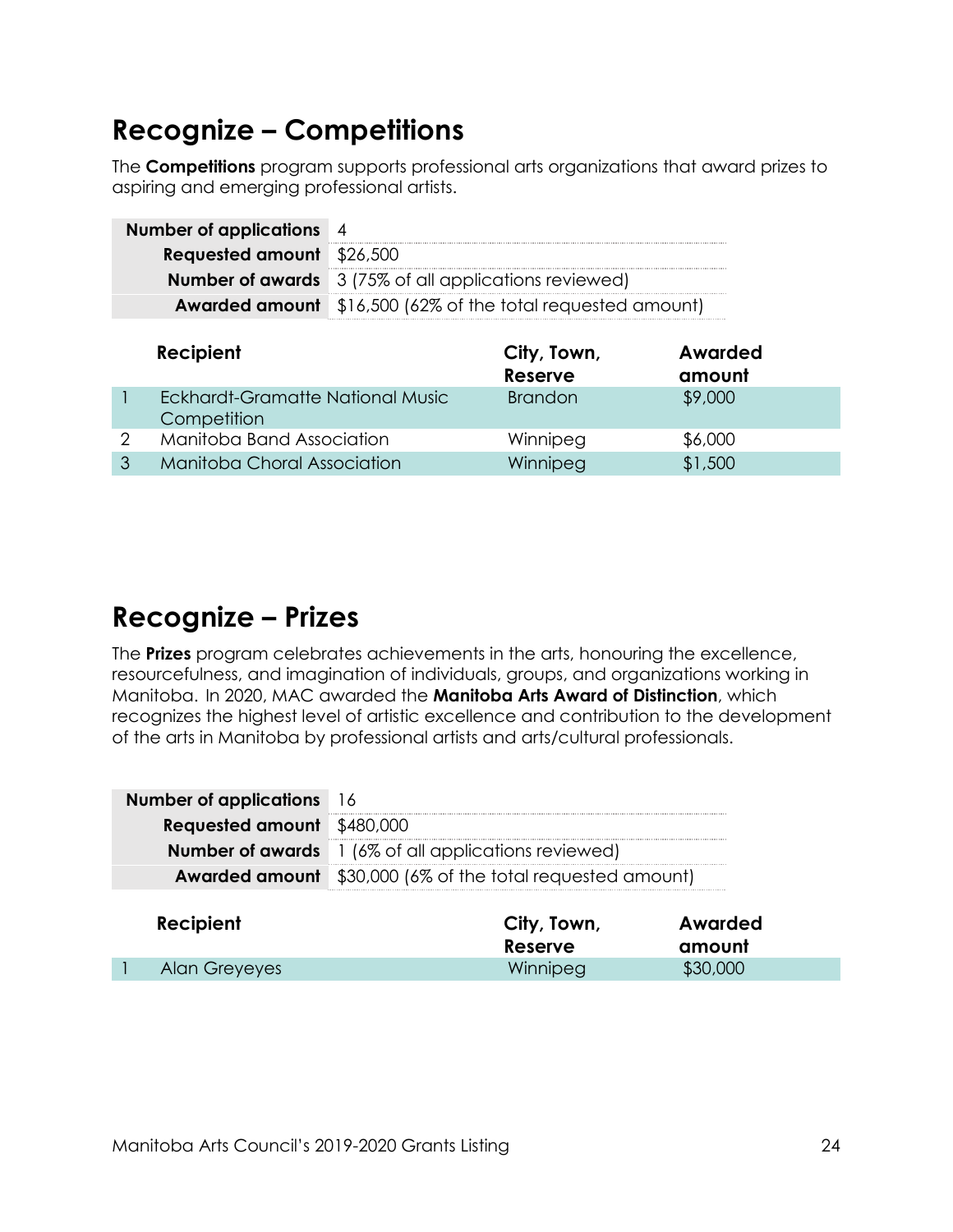### <span id="page-27-0"></span>**Recognize – Scholarships**

The **Scholarships** program supports training and study for full-time Manitoban students in all artistic disciplines at certified educational institutions.

|                         | <b>Number of applications</b> | 50                                    |                                              |                |
|-------------------------|-------------------------------|---------------------------------------|----------------------------------------------|----------------|
| <b>Requested amount</b> |                               | \$134,000                             |                                              |                |
| <b>Number of awards</b> |                               | 33 (66% of all applications reviewed) |                                              |                |
|                         | <b>Awarded amount</b>         |                                       | \$89,000 (66% of the total requested amount) |                |
|                         |                               |                                       |                                              |                |
|                         | Recipient                     |                                       | City, Town,                                  | <b>Awarded</b> |
|                         |                               |                                       | <b>Reserve</b>                               | amount         |
| $\mathbf{I}$            | [M] Dudeck                    |                                       | Winnipeg                                     | \$4,000        |
| 2                       | Alexander Moroz               |                                       | Winnipeg                                     | \$2,000        |
| 3                       | Amanda Robertson              |                                       | Garson                                       | \$3,000        |
| 4                       | <b>Ben Sellick</b>            |                                       | Winnipeg                                     | \$4,000        |
| 5                       | <b>Brynn Tyra Godenir</b>     |                                       | Winnipeg                                     | \$2,000        |
| 6                       | Cale Plett                    |                                       | East St. Paul                                | \$2,000        |
| $\overline{7}$          | Charlie                       |                                       | Stonewall                                    | \$3,000        |
| 8                       | Courtney Thompson             |                                       | Winnipeg                                     | \$3,000        |
| 9                       | Daniel Tselyakov              |                                       | <b>Brandon</b>                               | \$4,000        |
| 10                      | Ellina Pe Benito              |                                       | Winnipeg                                     | \$2,000        |
| 11                      | <b>Elliot Roberts</b>         |                                       | Vancouver                                    | \$2,000        |
| 12                      | Gabby Lawrence                |                                       | Winnipeg                                     | \$2,000        |
| 13                      | <b>Hannah Green</b>           |                                       | Montreal                                     | \$3,000        |
| 14                      | Harnoor Bhangu                |                                       | Winnipeg                                     | \$3,000        |
| 15                      | Jane Fingler                  |                                       | Toronto                                      | \$3,000        |
| 16                      | Jase Davis Falk               |                                       | Winnipeg                                     | \$2,000        |
| 17                      | Jaz Papadopoulos              |                                       | Winnipeg                                     | \$3,000        |
| 18                      | Jed Caguicla                  |                                       | Winnipeg                                     | \$2,000        |
| 19                      | <b>Jesse Krause</b>           |                                       | Winnipeg                                     | \$3,000        |
| 20                      | Jillian Groening              |                                       | Winnipeg                                     | \$3,000        |
| 21                      | Joelle Jobin                  |                                       | Portage la Prairie                           | \$2,000        |
| 22                      | <b>John Sellick</b>           |                                       | Toronto                                      | \$3,000        |
| 23                      | Julious Gambalan              |                                       | Winnipeg                                     | \$2,000        |
| 24                      | Lindsay Inglis                |                                       | Winnipeg                                     | \$4,000        |
| 25                      | <b>Lindsey Bond</b>           |                                       | Edmonton                                     | \$3,000        |
| 26                      | Megan Henderson               |                                       | Winnipeg                                     | \$2,000        |
| 27                      | <b>Melanie Barnett</b>        |                                       | <b>Brandon</b>                               | \$2,000        |
| 28                      | Michelle Wilson               |                                       | London                                       | \$3,000        |
| 29                      | Natalie Ferguson              |                                       | La Salle                                     | \$4,000        |
| 30                      | Özten Keeshabageegit          |                                       | Winnipeg                                     | \$2,000        |
| 31                      | Rebecca Klassen-Wiebe         |                                       | Winnipeg                                     | \$3,000        |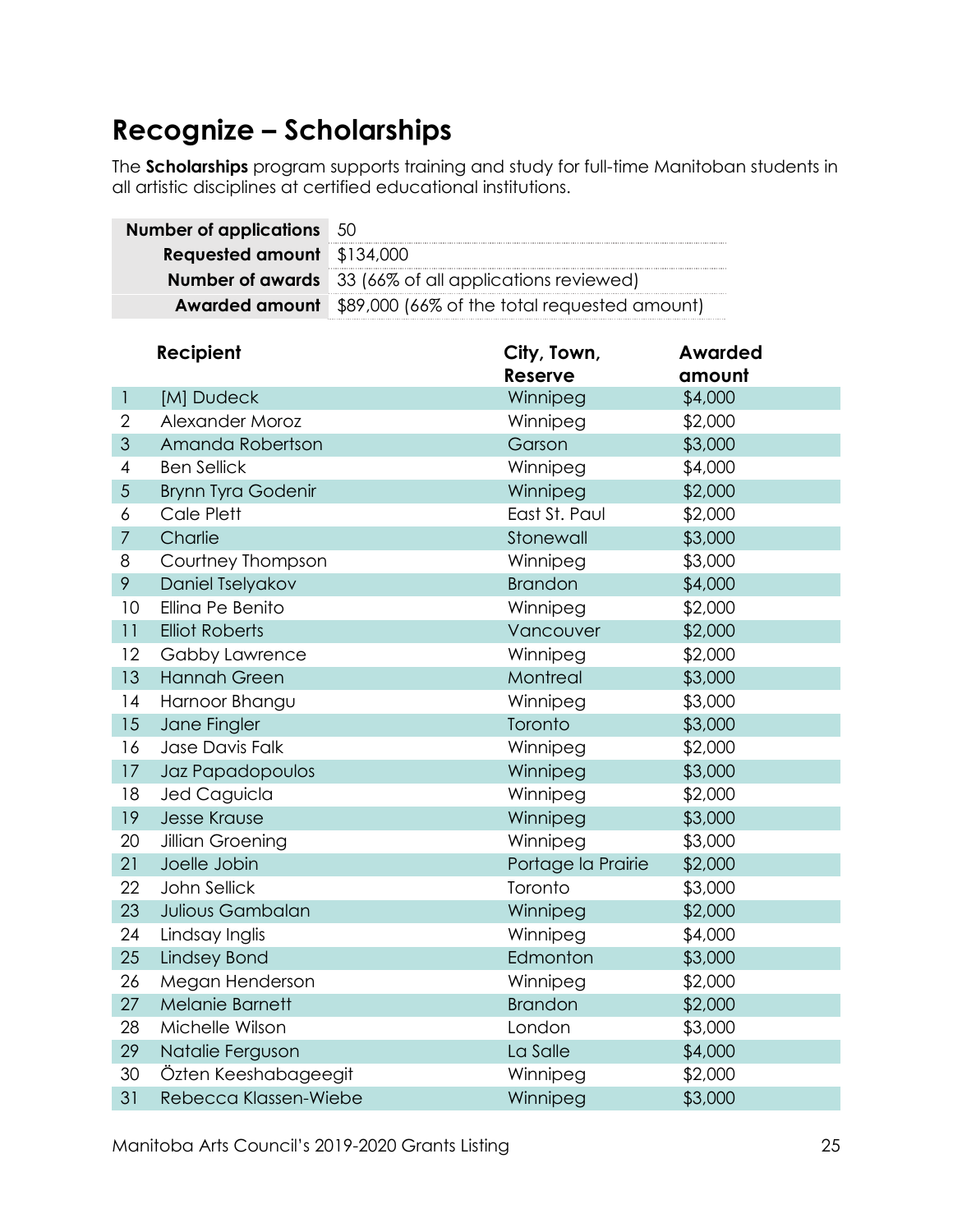|     | Recipient        | City, Town,<br>Reserve | Awarded<br>amount |
|-----|------------------|------------------------|-------------------|
| -32 | Reymark Capacete | Winnipeg               | \$2,000           |
| 33  | Ross Bugden      | Winnipeg               | \$2,000           |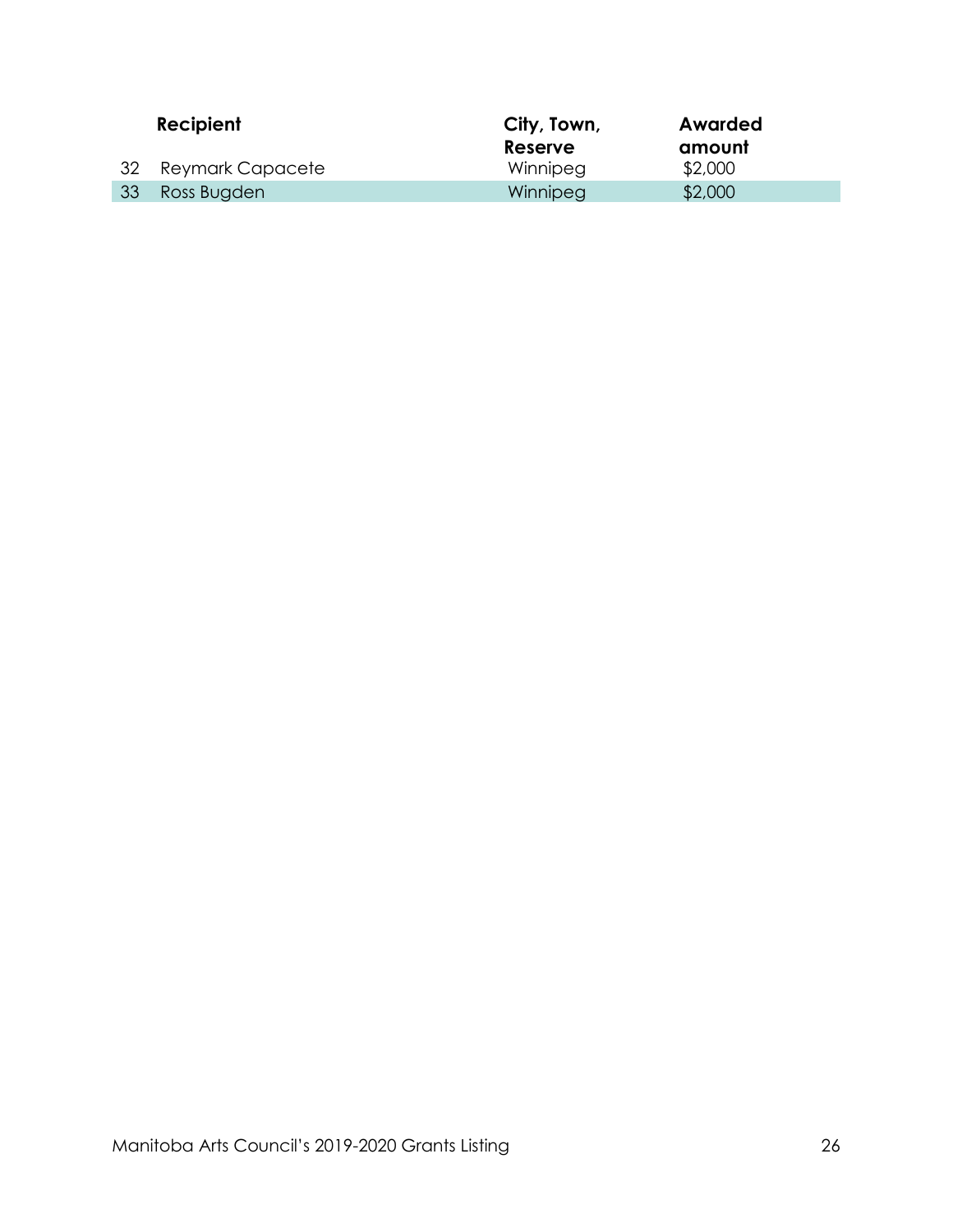#### <span id="page-29-0"></span>**List of assessors**

|                | <b>Name</b>               | City, Town, Reserve |
|----------------|---------------------------|---------------------|
| $\mathbf{I}$   | <b>Aaron Hutton</b>       | Winnipeg            |
| $\overline{2}$ | Aaron Zeghers             | Camp Morton         |
| 3              | <b>Alain Delannoy</b>     | Winnipeg            |
| 4              | <b>Alison Davis</b>       | Winnipeg            |
| 5              | <b>Alison Palmer</b>      | St-Pierre-Jolys     |
| 6              | Amanda Green              | Winnipeg            |
| $\overline{7}$ | Andrea Bell               | Winnipeg            |
| 8              | Anita Daher               | Winnipeg            |
| 9              | <b>Ariel Gordon</b>       | Winnipeg            |
| 10             | Arlea Ashcroft            | Winnipeg            |
| 11             | <b>Barbara Flemington</b> | <b>Brandon</b>      |
| 12             | <b>Bill Quinn</b>         | Winnipeg            |
| 13             | <b>Bob Armstrong</b>      | Winnipeg            |
| 14             | <b>Brandi Vezina</b>      | Winnipeg            |
| 15             | <b>Brendon Ehinger</b>    | <b>Brandon</b>      |
| 16             | <b>Brent Johnson</b>      | Winnipeg            |
| 17             | <b>Calvin Yarush</b>      | Grandview           |
| 18             | Chris Johnson             | Ottawa              |
| 19             | <b>Chris Pearce</b>       | Winnipeg            |
| 20             | <b>Christopher House</b>  | Toronto             |
| 21             | Coleen Rajotte            | Winnipeg            |
| 22             | Colleen Leduc             | Winnipeg            |
| 23             | Crystal Kolt              | <b>Flin Flon</b>    |
| 24             | D. Phillip Duncan         | Richer              |
| 25             | Daniel Péloquin-Hopfner   | Winnipeg            |
| 26             | <b>Daniel Wells</b>       | Windsor             |
| 27             | David Boulanger           | Winnipeg            |
| 28             | David Penner              | Winnipeg            |
| 29             | David Scott               | Winnipeg            |
| 30             | Dee Barsy                 | Winnipeg            |
| 31             | Deirdre Chisholm          | <b>Brandon</b>      |
| 32             | Denis Rouleau             | Saskatoon           |
| 33             | Ellen Peterson            | Winnipeg            |
| 34             | Eric Plamondon            | Winnipeg            |
| 35             | <b>Everett Hopfner</b>    | <b>Brandon</b>      |
| 36             | <b>Gabriel Gosselin</b>   | Saskatoon           |
| 37             | Gérald Laroche            | Winnipeg            |
| 38             | Gerard Roxburgh           | Toronto             |
| 39             | <b>Gerry Atwell</b>       | Winnipeg            |
| 40             | Gordon Gerrard            | Regina              |
| 41             | Gordon Tanner             | Winnipeg            |
| 42             | Grant Anderson            | Winnipeg            |
| 43             | hannah_g                  | Winnipeg            |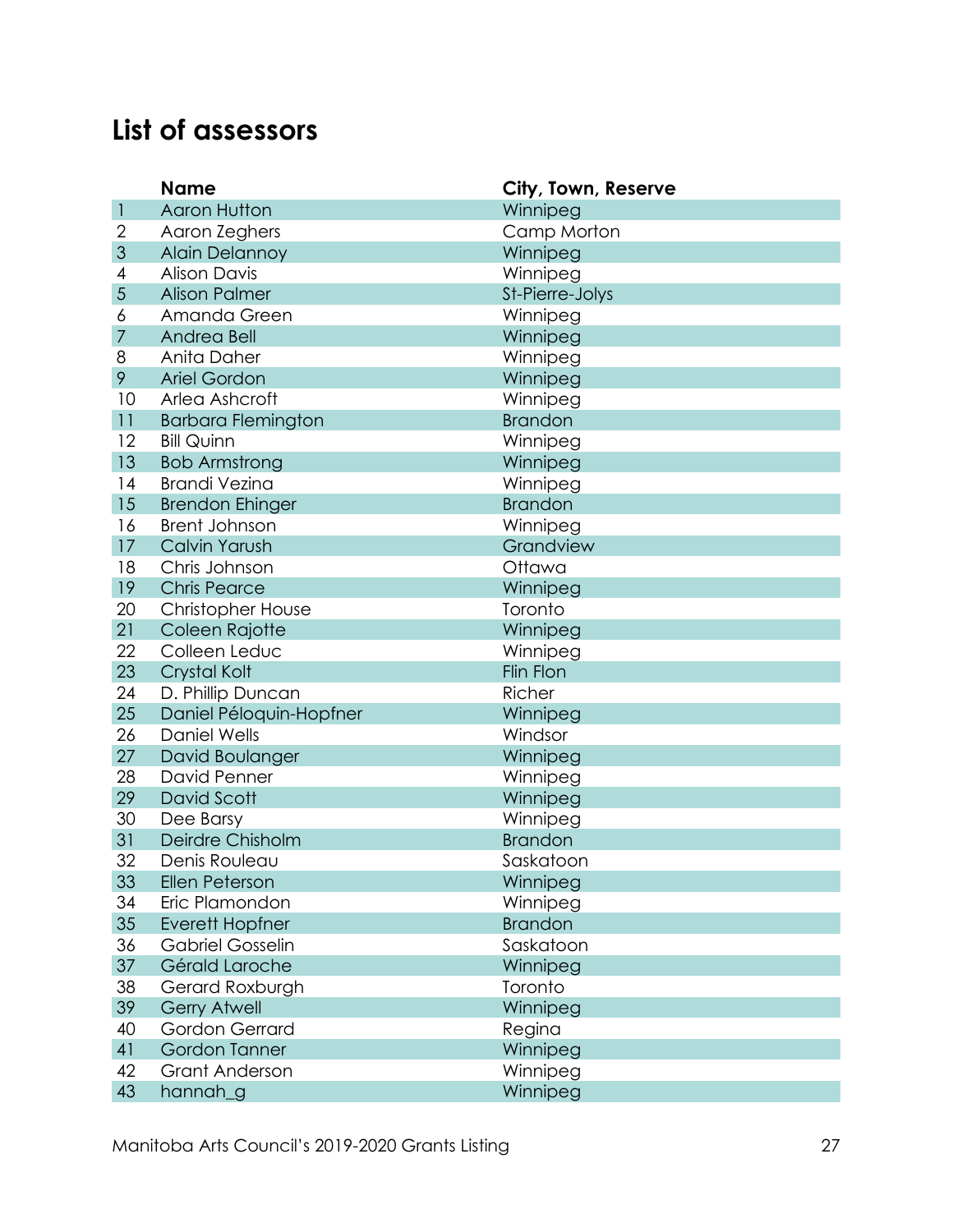|    | <b>Name</b>            | City, Town, Reserve       |
|----|------------------------|---------------------------|
| 44 | <b>Heather Kitchen</b> | Calgary                   |
| 45 | <b>Heidi Hunter</b>    | Sandy Hook                |
| 46 | <b>Henry Daniel</b>    | Vancouver                 |
| 47 | <b>Hilary Crist</b>    | Toronto                   |
| 48 | <b>Holly Harris</b>    | Winnipeg                  |
| 49 | <b>Hope McIntyre</b>   | Winnipeg                  |
| 50 | Jacqueline Ladwig      | Winnipeg                  |
| 51 | Jamie Michaels         | Winnipeg                  |
| 52 | Janell Henry           | Winnipeg                  |
| 53 | Jennifer Smith         | Winnipeg                  |
| 54 | Jennifer Still         | Winnipeg                  |
| 55 | Jenny Western          | Winnipeg                  |
| 56 | Jessie Jannuska        | <b>Brandon</b>            |
| 57 | <b>Joan Thomas</b>     | Winnipeg                  |
| 58 | Johanna Riley          | Winnipeg                  |
| 59 | Jonathan Dyck          | Winkler                   |
| 60 | Joo Young (Grace) Han  | Winnipeg                  |
| 61 | Jordan Stranger        | Winnipeg                  |
| 62 | Karen Tole-Henderson   | Winnipeg                  |
| 63 | Karin Erhardt          | Winnipeg                  |
| 64 | Kegan McFadden         | Victoria                  |
| 65 | Kevin Lee Burton       | <b>God's Lake Narrows</b> |
| 66 | Kristen Pauch-Nolin    | Canmore                   |
| 67 | Kristian Enright       | Winnipeg                  |
| 68 | Kristin Snowbird       | Winnipeg                  |
| 69 | Kurt Tittlemier        | Winnipeg                  |
| 70 | Lauren Allen           | Toronto                   |
| 71 | Lauren Carter          | St. Andrews               |
| 72 | Leah Decter            | Winnipeg                  |
| 73 | Leona Herzog           | Winnipeg                  |
| 74 | Lindsey Childs         | Winnipeg                  |
| 75 | <b>Lisa Desilets</b>   | Winnipeg                  |
| 76 | Lise McMillan          | Steinbach                 |
| 77 | Lita Fontaine          | Winnipeg                  |
| 78 | Lynne Bailey           | Onanole                   |
| 79 | M. C. Joudrey          | Winnipeg                  |
| 80 | Marilyn Schick         | Isabella                  |
| 81 | Martine Noel-Maw       | Regina                    |
| 82 | Mary Louise Chown      | <b>River Hills</b>        |
| 83 | <b>Maxine Proctor</b>  | Toronto                   |
| 84 | Mel Marginet           | Winnipeg                  |
| 85 | Miki Mappin            | Saskatoon                 |
| 86 | Nancy Webster          | Toronto                   |
| 87 | Nasrin Himada          | Winnipeg                  |
| 88 | Neil Weisensel         | Winnipeg                  |
| 89 | Pascal Boutroy         | Winnipeg                  |